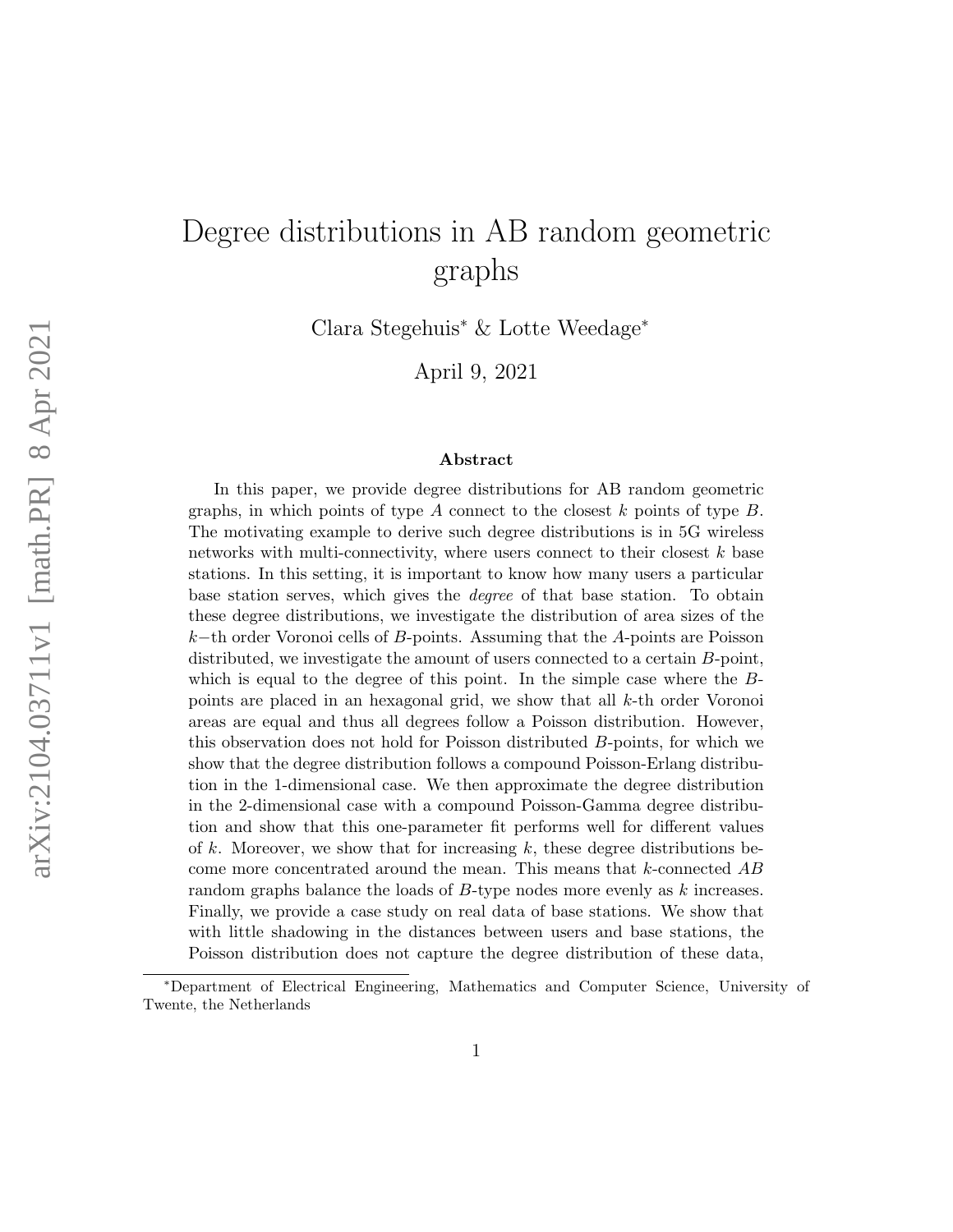especially for  $k > 1$ . However, under strong shadowing, our degree approximations perform quite good even for these non-Poissonian location data.

Keywords: Poisson Point Process, AB random geometric graph, Voronoi cells, degree distribution, wireless networks, multi-connectivity

# 1 Introduction

Spatial point processes have many applications, ranging from the distribution of stars in the Milky Way [\[3\]](#page-19-0) to the dispersal of biological species [\[20,](#page-21-0) [24\]](#page-21-1). One application of spatial processes which has received significant interest is in wireless networks [\[13\]](#page-20-0). In the typical setting, a wireless network consists of base stations and users that are distributed according to some spatial process, and users connect to the nearest base station.

In 5G networks, the new concept multi-connectivity is introduced. In multi-connected networks, users connect to the  $k > 1$  nearest base stations. Having multiple connections can make the internet connection faster and more reliable [\[27\]](#page-22-0). In multiconnectivity, the size distribution of  $k$ −th order areas is a quantity of importance. Indeed, from the are size distribution, one can obtain the distribution of the number of users that connect to a particular base station. This quantity is necessary to derive analytical expressions for important network statistics such as the network capacity and outage probabilities.

In this paper we therefore investigate the degree distribution in  $AB$  random geometric graphs [\[21\]](#page-21-2), a random graph model for multi-connected networks in which points of type A connect to the k closest points of type  $B$ . We are interested in the size of the area in which a given  $B$ -point is the k-th closest to a given A-point to derive the degree distribution of B-points. Here we assume that A-points are distributed as a Poisson point process. Beside applications in multi-connected networks, other applications are in the  $G_{n,k}$  random graph, where n points connect to their closest  $k$  neighbors. For these types of random graphs, only high-level characteristics are known, such as the parameters such that the resulting graph is connected [\[4\]](#page-20-1). Results on the area in which a given point is  $k$ -th closest would enable to derive the degree distribution of these random graphs as well, which could give more insights into the behavior of these graphs under dynamic processes such as epidemics or cascading failures. Other applications of such areas are in k-nearest neighbor classification [\[25\]](#page-21-3) or in plant ecology [\[17\]](#page-21-4).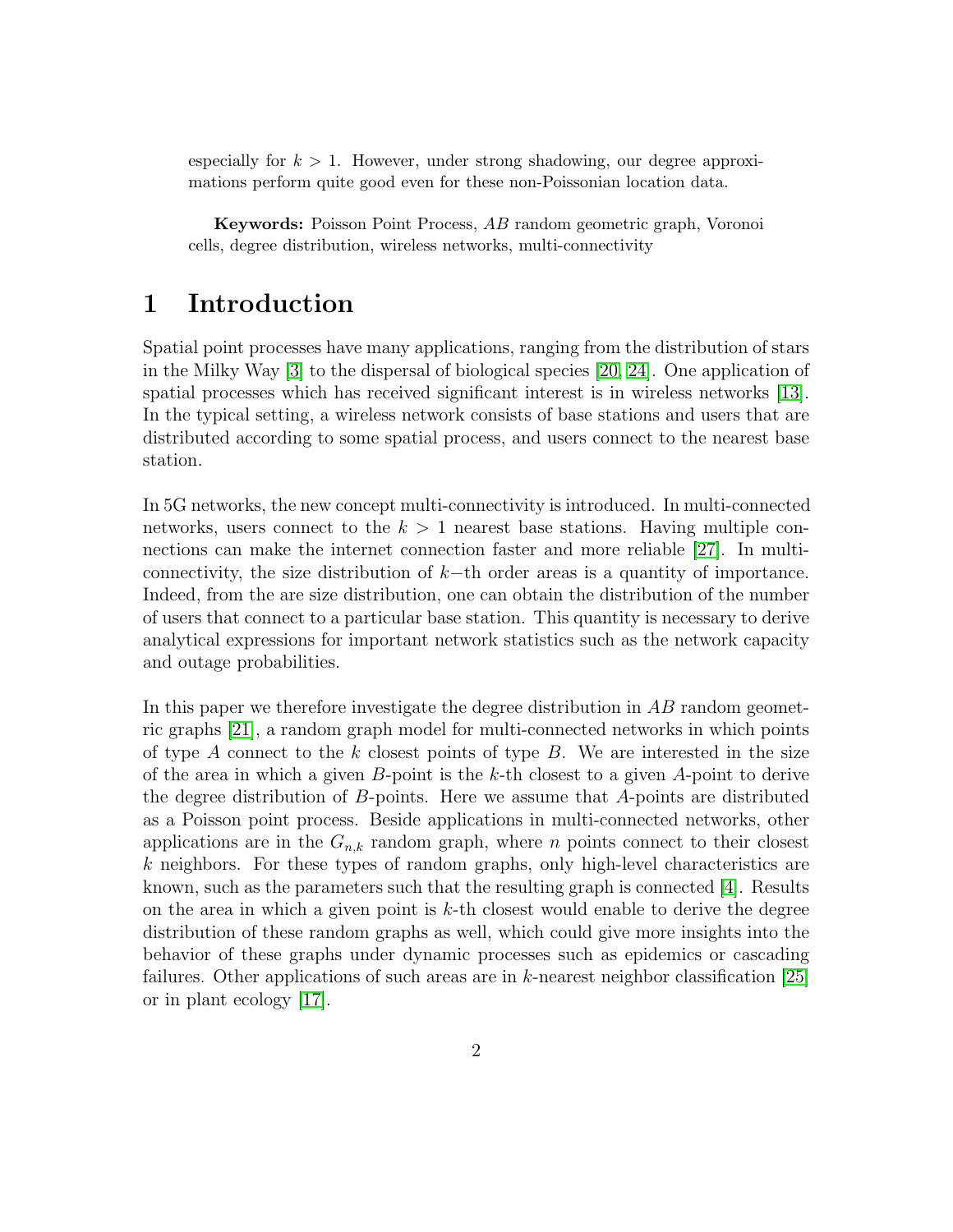A property of Poisson processes is that a specified area size provides the distribution of the amount of users in that area. Thus, rather than analyzing the degree distribution directly, in this paper, we first derive expressions for the size distributions of the areas in which  $B$  points are  $k$ -th closest to  $A$  points.

This degree distribution depends on the spatial distribution of the B-points, as different spatial distributions give different areas in which  $B$ -points are  $k$ -th closest. We focus on two popular location models: a hexagonal grid model and a Poisson point process. The Poisson point process is one of the most popular spatial processes, due to its mathematical properties that make it relatively easy to analyze. Examples of spatial processes that are often modeled by Poisson processes are wireless networks [\[13\]](#page-20-0), the dispersal of biological species [\[20\]](#page-21-0) or in forestry [\[26\]](#page-21-5). The Poisson point process has proven useful to obtain several quantities of interest analytically. For example, in single-connected wireless networks, the Poisson process allows to derive the probability of network outages or the capacity that each user in the network receives [\[13\]](#page-20-0). The hexagonal grid is a simpler spatial process model, which has been used in many applications such as modeling wireless networks [\[19\]](#page-21-6), ecology [\[6\]](#page-20-2) and agent based modeling [\[10\]](#page-20-3). The area sizes in this hexagonal grid are easier to analyse in terms of Voronoi area sizes, but other quantities of interest may be more difficult to derive, as the locations of points in a hexagonal grid are dependent, in contrast to the Poisson point process. In wireless networks, the hexagonal grid model often overestimates network performance measures such as outage probabilities compared to real data, while the Poisson point process slightly underestimates them [\[16\]](#page-21-7).

For both location models, we start with investigating the area sizes in the 1-dimensional case, after which we will show the 2-dimensional case. For  $k = 1$ , the problem reduces to finding the size-distribution of Voronoi cells, cells which indicate in which region a given point is the closest of all points for the grid and the Poisson point Process. Unfortunately, no exact characterisation of the sizes of these Poisson-Voronoi cells exist, although several approximations from numerical simulations exist [\[14,](#page-20-4) [28\]](#page-22-1).

For  $k > 1$ , the area in which a user connects to a given point can no longer be found by standard Voronoi diagrams. For such settings, higher-order Voronoi diagrams or k-th order Voronoi diagrams exist [\[12\]](#page-20-5). For example, in a second order Voronoi diagram, every cell corresponds to a pair of points  $(i_1, i_2)$ , such that  $i_1$  is the closest, and  $i_2$  is the second closest in that area. In a k-th order Voronoi diagram, every cell represents the area where a given point is  $k$ -th closest. These cells are in general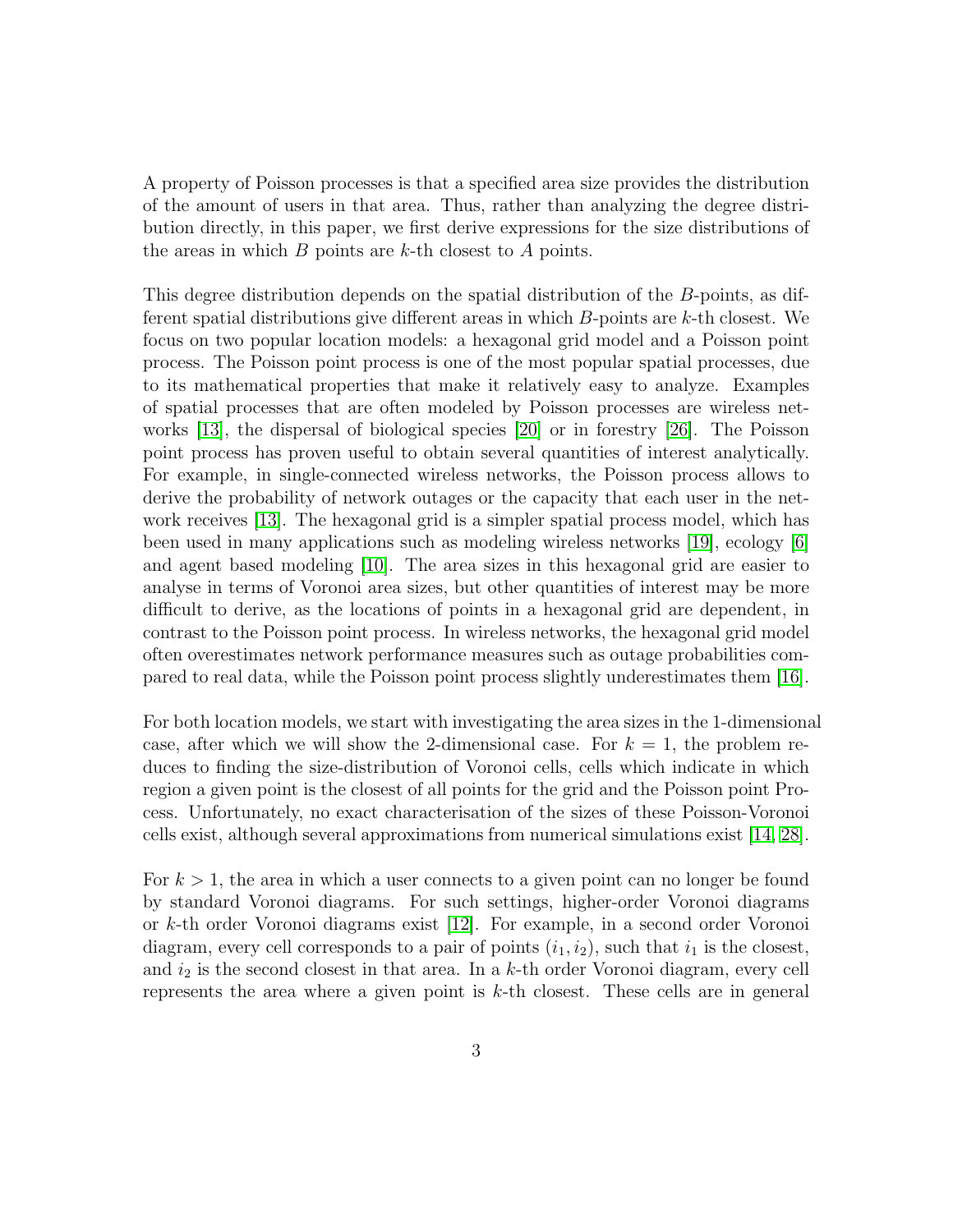nor convex, nor connected, making analysis of k-th order Voronoi cells complex [\[12\]](#page-20-5). Several results on fast algorithms to construct higher-order Voronoi diagrams exist [\[2,](#page-19-1) [9,](#page-20-6) [29\]](#page-22-2), as well as results on the complexity of its cells [\[8\]](#page-20-7) as well as the cell shapes [\[12,](#page-20-5) [18\]](#page-21-8). However, to our knowledge, no results on the cell sizes of higherorder Voronoi cells or k-th order Voronoi cells exist under any type of underlying point process.

In this paper, we investigate the sizes of k-th order Voronoi area's for  $k > 1$  in order to find the degree distributions for the Poisson process and the hexagonal grid. In the 1-dimensional setting, we obtain an exact result of the distributions of the regions where given points are the k-th closest. Interestingly, these regions are equal in distribution for all  $k$ . We also derive an exact expression of the degree distribution in the 1-dimensional setting. We show that the degree distribution becomes more concentrated when  $k$  grows. Thus, increasing  $k$  balances the load in terms of connections more evenly among the B points.

In the 2-dimensional setting, we provide exact results for the areas and degree distributions under the hexagonal grid model. Unfortunately, for the Poisson point process no exact results on the Voronoi-area sizes exist even for  $k = 1$ . We therefore turn to numerical simulations instead. We provide one-parameter fitted distributions similar to the well-accepted approximation for  $k = 1$  to approximate the distribution of the areas where a given point is  $k$ -th closest in Poisson-Voronoi cells. With these parameter fits, we find a compound Poisson-Gamma degree distribution. Moreover, we show that the 1-dimensional Poisson case, for which we found an exact degree distribution, also approximates the 2-dimensional degree distribution well, especially when k becomes large. In both the Poisson point process and the hexagonal grid, we show that the coefficient of variation of the degree distributions decrease when k increases, which means that the load of the network gets more evenly balanced among the B-points.

Finally, we investigate a case study of real data of base stations in the Netherlands. Interestingly, while these base stations are not distributed according to a Poisson point process, we show that when some randomness is present in the random graph connections, in the form of shadowing present, the degree distribution of these non-Poissonian data is well approximated by our results for the one- or 2-dimensional Poisson case for  $k > 1$ . When this randomness is not present, the fits for the degree distribution that is obtained from the Poisson Point processes still fits reasonably well for  $k = 1$ , but the fit significantly deteriorates for larger k. This also indicates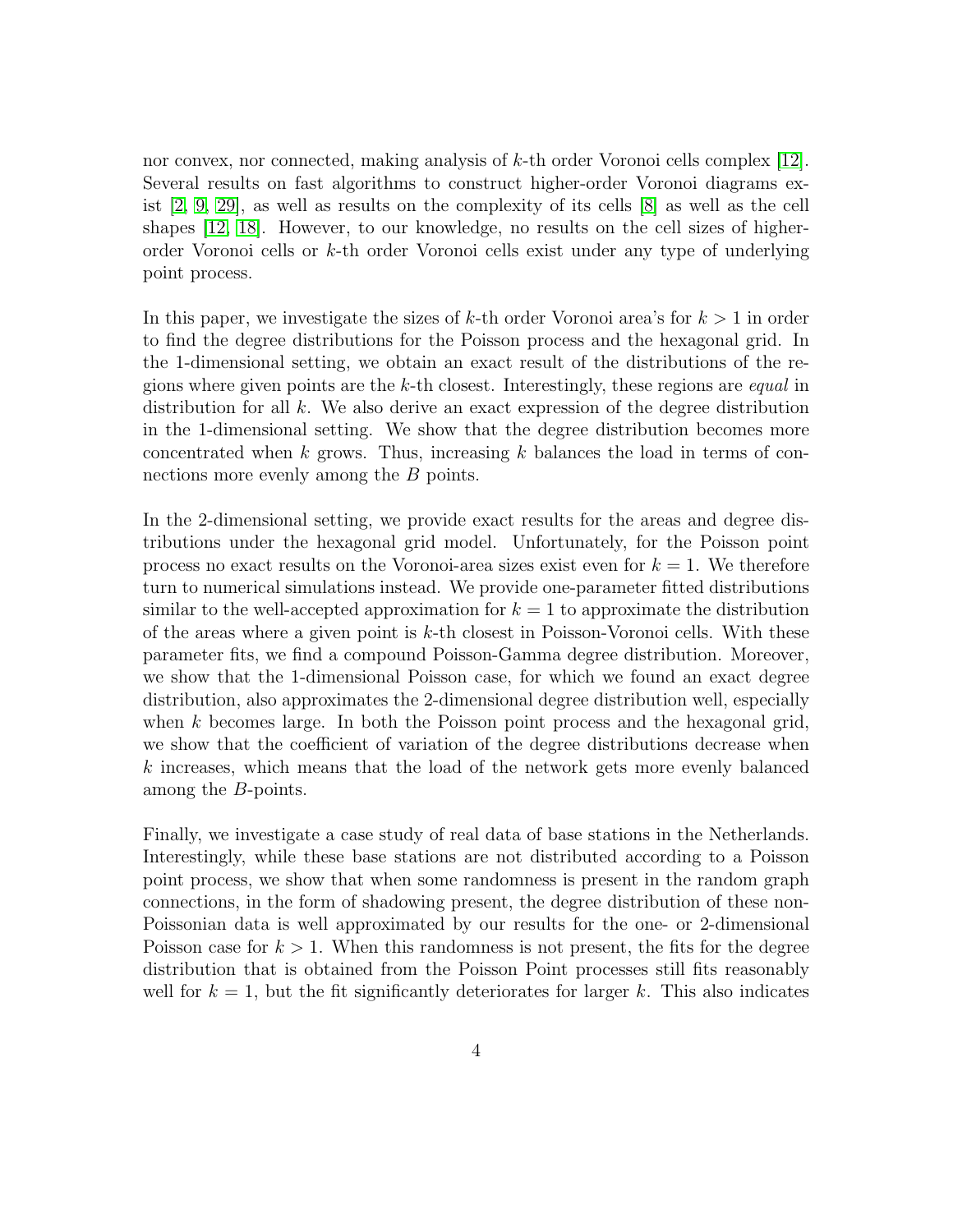that it is possible that for some data a Poisson point process is a suitable model for k-connected AB-graphs when  $k = 1$ , but not for larger values of k.

In Section [2,](#page-4-0) we derive analytical results for the degree distribution for the hexagonal grid in 1 and 2 dimensions and for the 1-dimensional Poisson setting. Moreover, we provide an approximate one-parameter fit for the 2-dimensional setting. We then show the quality of this fit, and derive the degree distribution for Poisson distributed points. Then, in Section [3,](#page-13-0) we investigate a case study on non-Poissonian real data of base station locations. We show that while these real base station locations are not distributed as a Poisson process, under high shadowing, our approximations still work quite well to predict the degree distributions of these base stations. Furthermore, we show that without shadowing, the degree distribution is still predicted quite well for  $k = 1$ , but for higher values of k, it becomes worse. This indicates that while the frequently made Poisson point process assumption may be justified for  $k = 1$ , the correlations between the presence of different points in non-Poissonian data can make the Poisson assumption unjustified for higher-order connectivity levels.

# <span id="page-4-0"></span>2 Degree distribution in  $k$ -connectivity

We model k-connectivity in an AB random geometric graph  $[22]$  consisting of points of type  $A$  and points of type  $B$ . Type  $A$  points are distributed by a homogeneous Poisson Point Process with density  $\lambda_A$ , while type B-points have a general spatial distribution. Every point in A connects to the nearest  $k$  points in  $B$ . An example of 2-connectivity is given in Figure [1.](#page-5-0)

We are interested in the degree distribution of the B-points, which we obtain by using the fact that every A-point in the degree-j-Voronoi cell of a random point in B connects to this B-point if  $j \leq k$ . Thus, if the area of a certain cell is known, so is the distribution of the number of A-points  $(N_A)$  in this area:

<span id="page-4-2"></span><span id="page-4-1"></span>
$$
\mathbb{P}(N_A(x) = n) = \frac{(\lambda_A x)^n}{n!} e^{-\lambda_A x},\tag{1}
$$

where x denotes the size of this area.

In order to find the degree distribution of a random point in  $B$ , denoted by  $D_B$ , we then simply need to find the sum of the sizes of the degree-j-Voronoi cells for  $1 \leq j \leq k$ , which we call  $X_{\leq k}$ :

$$
\mathbb{P}(D_B = n) = \int_0^\infty \mathbb{P}\left(N_A\left(x\right) = n \,\middle|\, X_{\leq k} = x\right) f_{X_{\leq k}}(x) \mathrm{d}x,\tag{2}
$$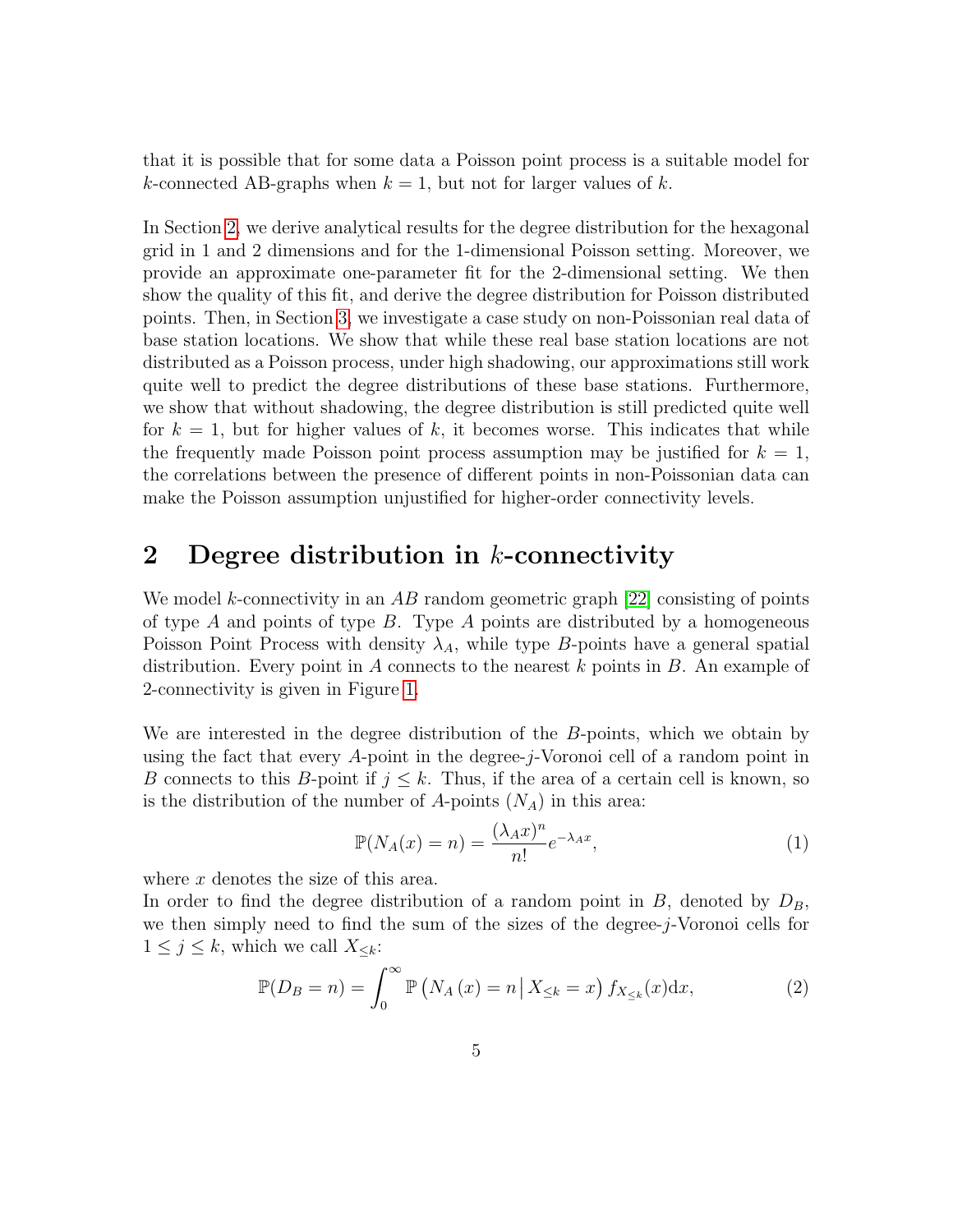<span id="page-5-0"></span>

Figure 1: Example of a 2-connected AB random graph, where circles are A-points and squares are B-points

for area distribution  $f_{X_{\leq k}}(x)$ .

In the following sections, we derive expressions for the degree distribution of Bpoints for two spatial distributions of the B-points. In Section [2.1,](#page-5-1) we assume that the points in  $B$  are placed in a hexagonal grid, and then in Section [2.2,](#page-8-0) we investigate the setting in which they are distributed as a Poisson point process.

We now provide some definitions that will be used throughout this paper:

<span id="page-5-2"></span>**Definition 1** (k-th order area). The area on which point  $i \in B$  is the k-th point if sorted by increasing distance, is denoted by  $X_k(i)$ .

**Definition 2** ( $\leq$  k-th order area). The area on which point  $i \in B$  is the j−th point where  $1 \leq j \leq k$  if sorted by increasing distance, is denoted by  $X_{\leq k}(i)$ .

### <span id="page-5-1"></span>2.1 Hexagonal grid

We first investigate the degree distribution and thus area sizes in the regular grid. For one dimension, this means that points  $B$  are placed on a line with equal spacing, and for two dimensions we investigate the hexagonal grid.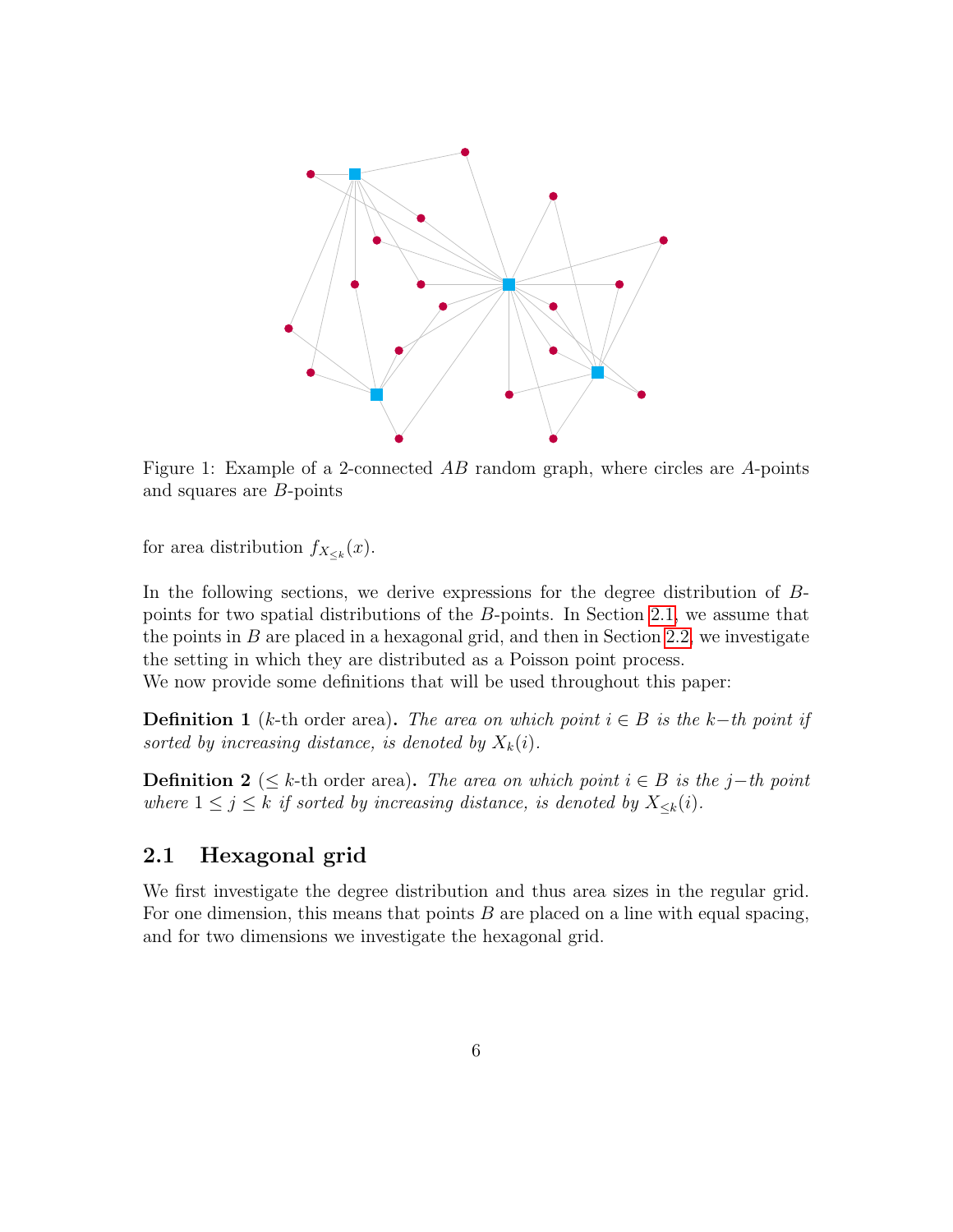<span id="page-6-0"></span>x x x x x x x Bi−<sup>3</sup> Bi−<sup>2</sup> Bi−<sup>1</sup> B<sup>i</sup> Bi+1 Bi+2 Bi+3 Di X1(i) X2(i) X3(i)

Figure 2:  $X(i, k)$  in an 1-dimensional regular lattice

#### 2.1.1 1-dimensional case

The following theorem gives an expression for the degree distribution in the 1 dimensional hexagonal grid:

**Theorem 1.** The degree  $D_B$  of a randomly chosen B-point in the 1-dimensional regular grid is Poisson distributed with parameter d, where d is the distance between two consecutive points.

Proof. In this 1-dimensional case, the distance between two consecutive points is  $D_i = B_i - B_{i-1} = d$  is equal for all  $i \in B$ , where  $B_i$  is the coordinate of point  $i \in B$ . An example of the 1-dimensional grid is given in Figure [2.](#page-6-0) From this picture, it can be seen that the  $X_k(i) = X_{k+1}(i)$  for all  $i \in B$  and k, as every  $X_k(i)$  consists of two area's of size  $d/2$ . Therefore, by [\(1\)](#page-4-1), the degrees  $D_B$  are Poisson distributed with parameter d.  $\Box$ 

#### 2.1.2 2-dimensional case

We now turn to the 2-dimensional setting. The following theorem shows that in the 2-dimensional setting (Figure [3\)](#page-7-0), the degree distribution is again Poisson, but with another parameter:

<span id="page-6-1"></span>**Theorem 2.** The degree  $D_B$  of a randomly chosen B-point in the 2-dimensional hexagonal grid is Poisson distributed with parameter  $\lambda_A k A_{tot}/N$ , for A-point density  $\lambda_A$ , k connections, a total area  $A_{tot}$  and  $N = |B|$ .

To prove this theorem, we need to know the distribution of the area sizes, for which we introduce the following lemma.

<span id="page-6-2"></span>**Lemma 1** (Equal areas). In a regular lattice, the k-th order area for every grid point  $i \in B$  is equal:

$$
X_k(i) = X_{k+1}(i), \qquad \forall i \in B, \forall k \ge 1 \tag{3}
$$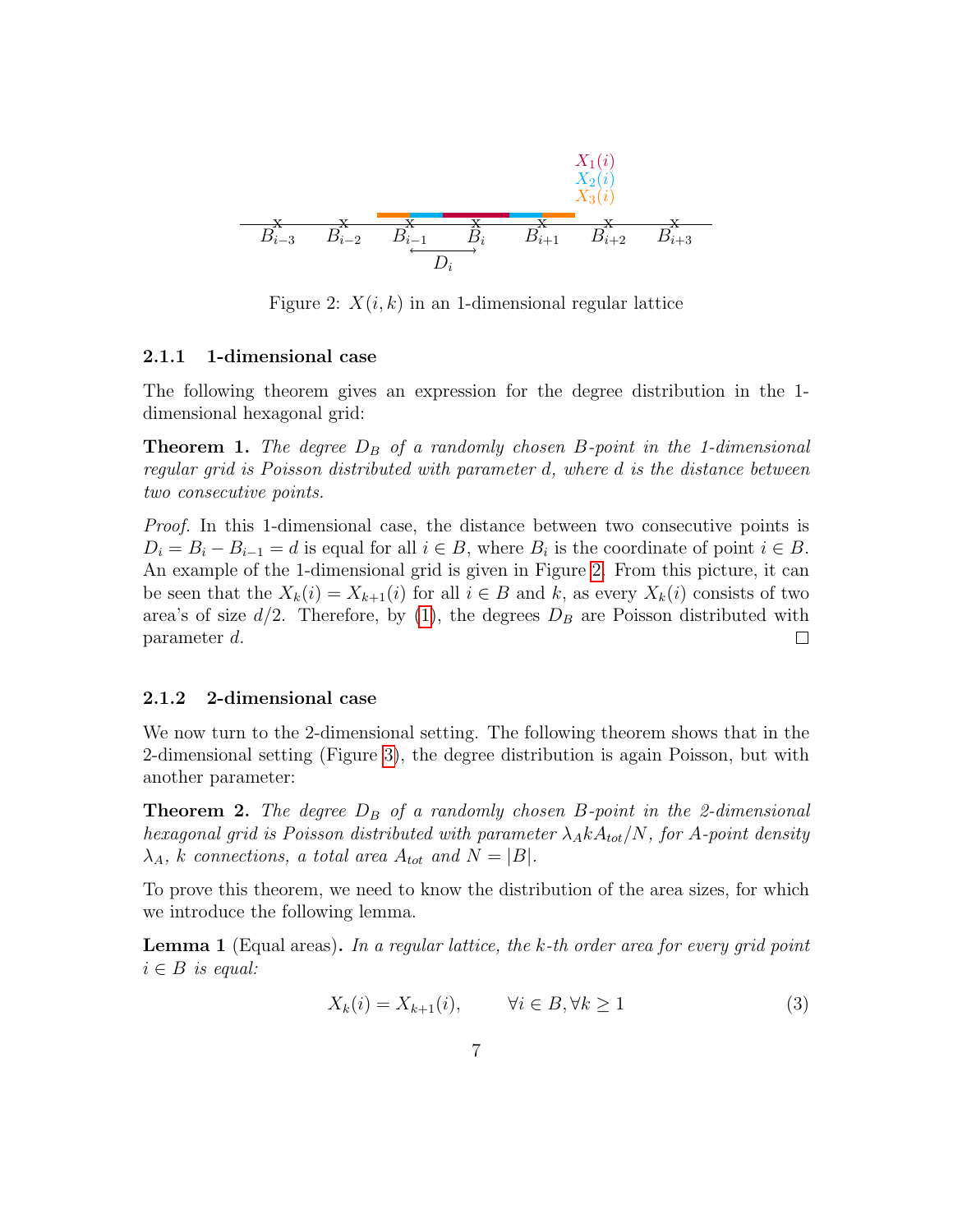<span id="page-7-0"></span>

Figure 3: Points and areas in a hexagonal lattice. Every color is an area in which the center point is the k-nearest point

*Proof.* Let us assume we have a lattice on a torus with  $N = |B|$  points and a total area  $A_{tot}$ . Because we have a regular grid, we know that for all i and j,

$$
X_1(i) = X_1(j) = \frac{A_{tot}}{N}.
$$
\n(4)

Since all B-points are equal and symmetric, it holds that for all  $i, j \in B$  and k:

$$
X_k(i) = X_k(j). \tag{5}
$$

Furthermore, the sum over all  $k$ −th order areas of the points in the grid sum up to  $A_{tot}$ , since every area in the grid will be the k−th closest area to one of the B−points in the grid:

$$
\sum_{i} X_k(i) = A_{tot}.\tag{6}
$$

 $\Box$ 

This shows that  $X_k(i) = X_k(j) = A_{tot}/N$  for all  $i, j \in B$  and k.

Now, we prove Theorem [2](#page-6-1) using Lemma [1.](#page-6-2)

*Proof.* Since  $X(i, s)$  is equal for every  $s \geq 1$ , the area  $X<sub>0</sub>(i, k) = k \cdot X(i, 1) = k$  $kA_{tot}/N$ , where  $A_{tot}$  is the total area of the grid and N is the total number of points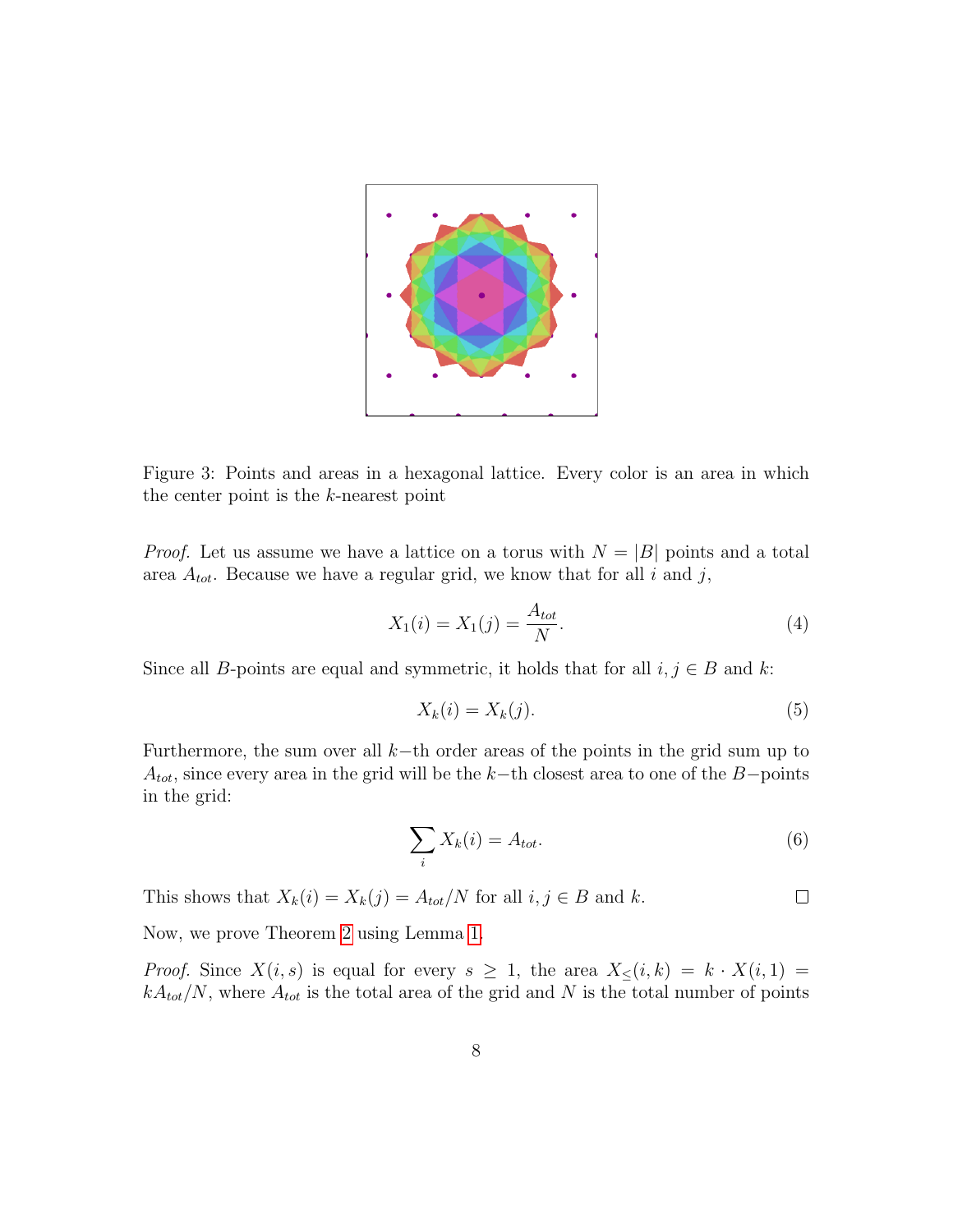in that grid. We can now fill in the area in  $(1)$ , as we assumed the A-points are Poisson distributed. Therefore, the degree distribution of a randomly chosen B-point is:

$$
\mathbb{P}(D_B = n) = \mathbb{P}\left(N_A \left(\frac{kA_{tot}}{N}\right) = n\right) = \frac{(\lambda_A \frac{kA_{tot}}{N})^n}{n!} e^{-\lambda_A \frac{kA_{tot}}{N}}.\tag{7}
$$

<span id="page-8-3"></span><span id="page-8-2"></span> $\Box$ 

This means that  $D_B \sim \text{Poisson}(\lambda_A k A_{tot}/N)$ .

We would like to compare the different degree distributions  $D<sub>B</sub>$  for different values of k. We therefore compute the coefficient of variation of  $D_B$ :

$$
\mathbb{E}(D_B^2) = \sum_{n=0}^{\infty} n^2 \cdot \mathbb{P}(D_B = n) = \lambda_A \frac{k A_{tot}}{N} \left(1 + \lambda_A \frac{k A_{tot}}{N}\right),\tag{8}
$$

$$
Var(D_B) = \mathbb{E}(D_B^2) - (\mathbb{E}(D_B)^2) = \lambda_A \frac{kA_{tot}}{N},
$$
\n(9)

$$
c_V = \frac{\sqrt{\lambda_A \frac{kA_{tot}}{N}}}{\lambda_A \frac{kA_{tot}}{N}} = \left(\lambda_A \frac{kA_{tot}}{N}\right)^{-\frac{1}{2}}.\tag{10}
$$

This shows that the coefficient of variation decreases for increasing k. Thus, when increasing the connectivity in an  $AB$ -random graph, the degree distribution of the B-points becomes more concentrated.

### <span id="page-8-0"></span>2.2 Poisson Point Process

Now, let us investigate the case where B-points are distributed as a Poisson point process. Again, we first find an expression for the degree distribution in one dimension, where the points are placed on a line according to a Poisson process with parameter  $\lambda_B$  (Figure [4\)](#page-9-0). We then focus on the 2-dimensional problem, where points are distributed as a homogeneous Poisson point process with parameter  $\lambda_B$  (Figure [5\)](#page-11-0).

#### 2.2.1 1-dimensional case

The following theorem provides the degree distribution in the 1-dimensional Poisson case:

<span id="page-8-1"></span>**Theorem 3.** The degree  $D_B$  of a randomly chosen B-point in the 1-dimensional Poisson point process has the following distribution function:

$$
\mathbb{P}(D_B = n) = \frac{\Gamma(2k+n)}{n!\Gamma(2k)} \frac{(2\lambda_B)^{2k}\lambda_A^n}{(2\lambda_B + \lambda_A)^{2k+n}}.
$$
\n(11)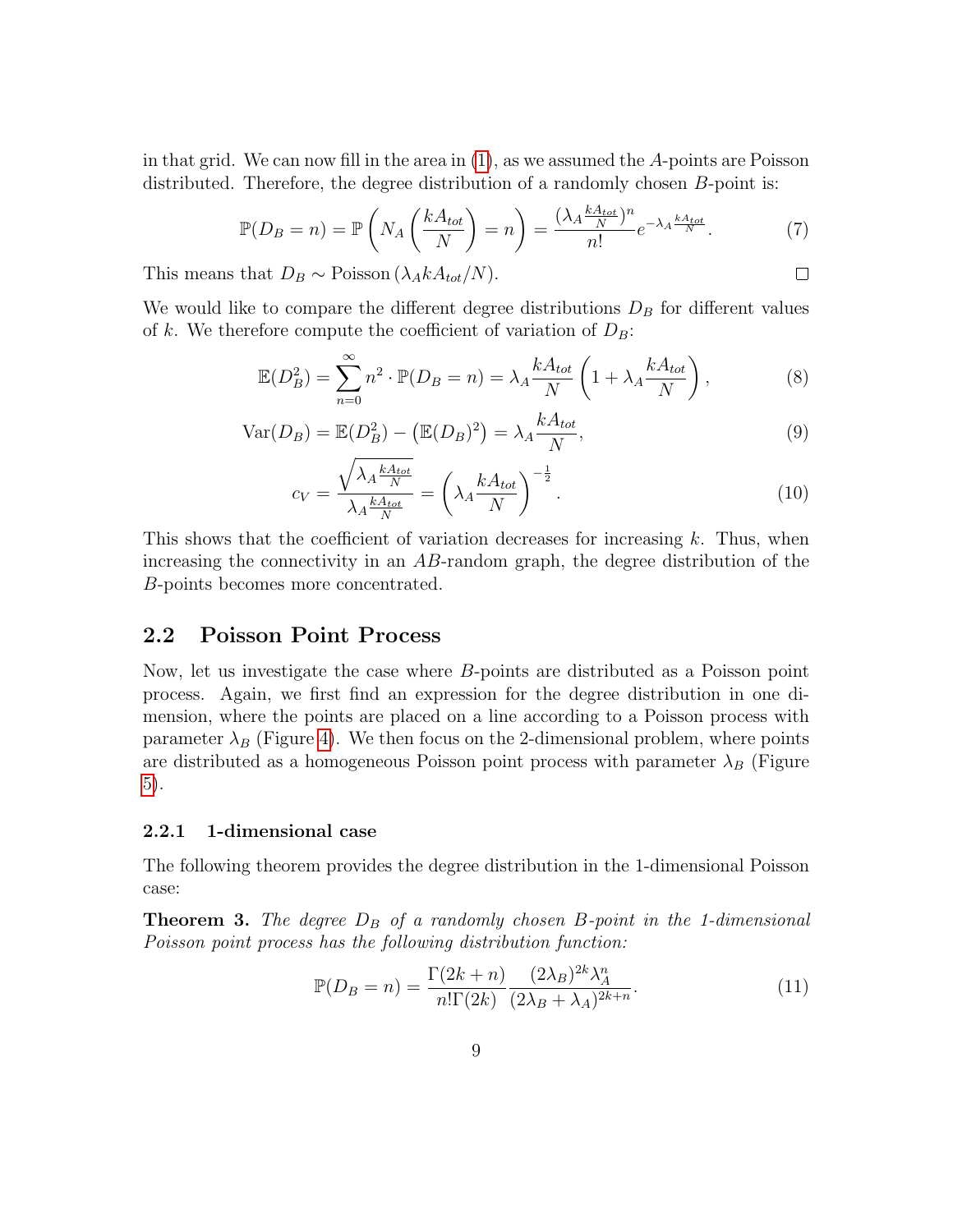<span id="page-9-0"></span>

Figure 4:  $X_k(i)$  in an 1-dimensional Poisson process

We call this distribution the compound Poisson-Erlang distribution.

To prove this, we are again interested in the distribution of the area  $X_k(i)$  given in Definition [1.](#page-5-2)

<span id="page-9-1"></span>**Lemma 2.** The k–th order area of point  $i \in B$ ,  $X_k(i)$  in the 1-dimensional Poisson process is in distribution equal to  $\frac{1}{2}D_1 + \frac{1}{2}D_2$ , where  $D_1$  and  $D_2$  are independent and *identically exponentially distributed random variables with parameter*  $\lambda_B$ .

*Proof.* We express  $X_k(i)$  in terms of  $D_i$ :

<span id="page-9-2"></span>
$$
X_k(i) = \left| \frac{1}{2} (B_i + B_{i-k}) - \frac{1}{2} (B_i + B_{i-k+1}) \right| + \left| \frac{1}{2} (B_{i+k+1} + B_i) - \frac{1}{2} (B_{i+k} + B_i) \right|
$$
  
\n
$$
= \frac{1}{2} ((B_{i-k+1} - B_{i-k})) + (B_{i+k} - B_{i+k-1}))
$$
  
\n
$$
= \frac{1}{2} (D_{i-k+1} + D_{i+k})
$$
  
\n
$$
\stackrel{d}{=} \frac{1}{2} D_1 + \frac{1}{2} D_2
$$
\n(12)

where the last step follows from the fact that the random variables  $D_i$  are iid by definition.  $\Box$ 

As we now know the size distributions of the areas, we can prove Theorem [3.](#page-8-1)

*Proof.* Lemma [2](#page-9-1) shows that for every  $n \neq m$ ,  $X_n(i) \stackrel{d}{=} X_m(i)$ . As follows from [\(12\)](#page-9-2), the distribution of  $X_k(i)$  is the sum of two exponential distributions with parameter  $\lambda_B$ , which means that  $X_k(i) \sim$  Erlang $(2, 2\lambda_B)$ . By the property of the Erlang distribution, this means that  $X_{\leq k}(i) = \sum_{j=1}^{k} X_j(i) \sim \text{Erlang}(2k, 2\lambda_B)$ . With this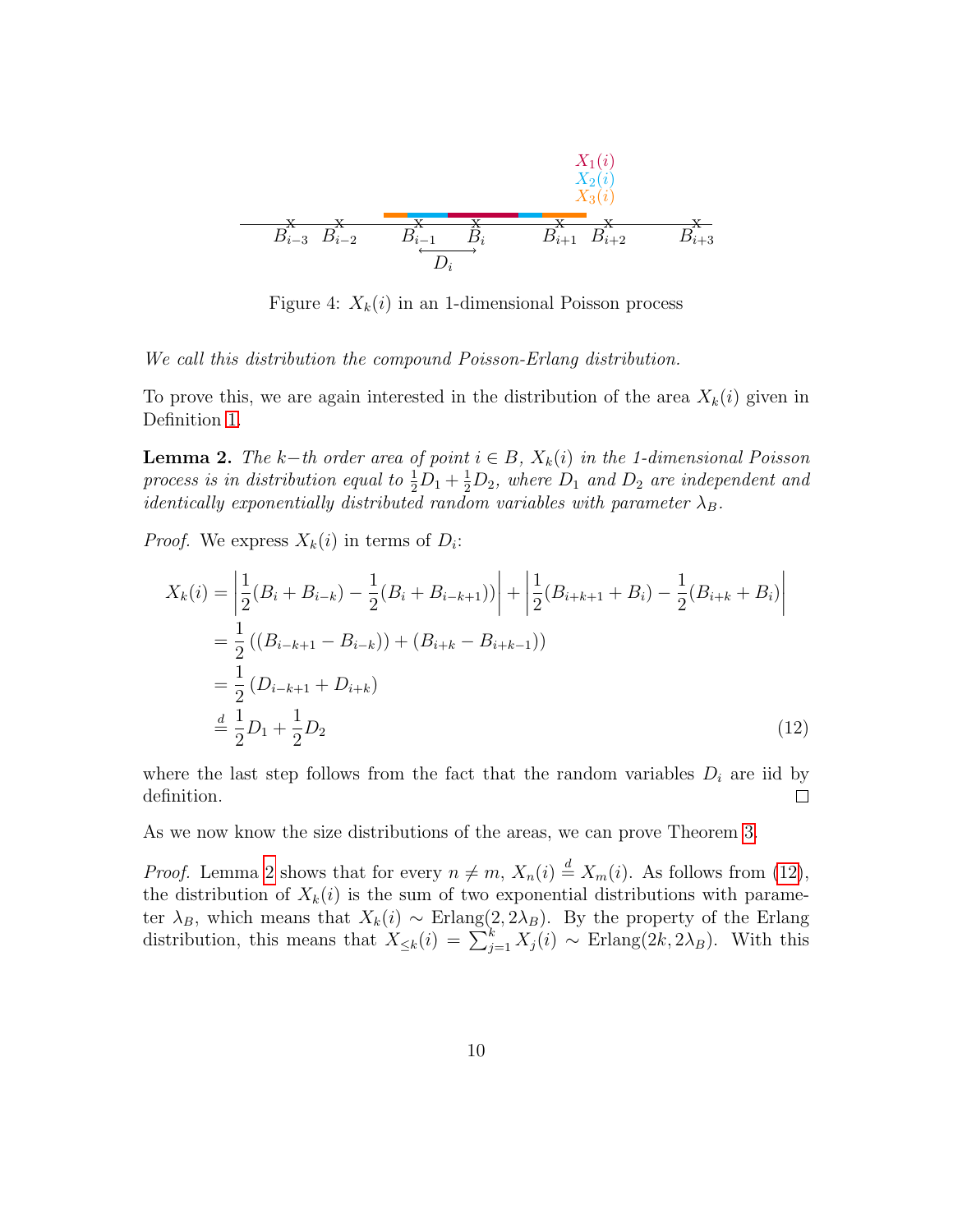distribution for  $X_{\leq k}(i)$  we can find the degree distribution, by using [\(2\)](#page-4-2):

$$
\mathbb{P}(D_B = n) = \int_0^\infty \mathbb{P}\left(N_A(x) = n\right) f_{X_{\leq}(i,k)}(x) dx
$$

$$
= \frac{\lambda_A^n}{n!} \frac{(2\lambda_B)^{2k}}{\Gamma(2k)} \int_0^\infty x^{n+2k-1} e^{-(2\lambda_B + \lambda_A)x} dx
$$

$$
= \frac{\Gamma(2k+n)}{n! \Gamma(2k)} \frac{(2\lambda_B)^{2k} \lambda_A^n}{(2\lambda_B + \lambda_A)^{2k+n}}.
$$
(13)

<span id="page-10-1"></span><span id="page-10-0"></span> $\Box$ 

Again, to compare the degree distributions for different values of  $k$ , we derive the coefficient of variation of  $D_B$ :

$$
\mathbb{E}(D_B) = k\lambda,\tag{14}
$$

$$
\mathbb{E}(D_B^2) = \sum_{n=0}^{\infty} n^2 \mathbb{P}(D_B = n) = k\lambda \left(1 + k\lambda + \frac{1}{2}\lambda\right),\tag{15}
$$

$$
\text{Var}(D_B) = \mathbb{E}(D_B^2) - \left(\mathbb{E}(D_B)^2\right) = k\lambda + \frac{1}{2}k\lambda^2,\tag{16}
$$

$$
c_V = \frac{\sqrt{k\lambda + \frac{1}{2}k\lambda^2}}{k\lambda} = \sqrt{\frac{1 + \frac{1}{2}\lambda}{k\lambda}},\tag{17}
$$

for  $\lambda = \lambda_A/\lambda_B$ . Interestingly, this coefficient of variation again decreases for increasfor  $\lambda = \lambda_A/\lambda_B$ . Interestingly, this coefficient of variation again decreases for increasting values of k, again with rate  $\sqrt{k}$ , similar to [\(10\)](#page-8-2). Thus, the degree distribution of B-points becomes more concentrated with the same rate in  $k$  as for the hexagonal grid.

#### 2.2.2 2-dimensional case

We now investigate the setting where B-points are distributed as a 2-dimensional Poisson point process. In Figure [5,](#page-11-0) we plotted the k−th order area's of a random point in the Poisson point process. This figure shows that these areas are not equal and therefore we need to find a different expression for the degree distribution. First, we find an approximation of the area sizes in this setting, and then we show the approximated degree distribution of the 2-dimensional Poisson point process.

#### Fitting the parameters

For the size of the first order area in a Poisson point process, only approximations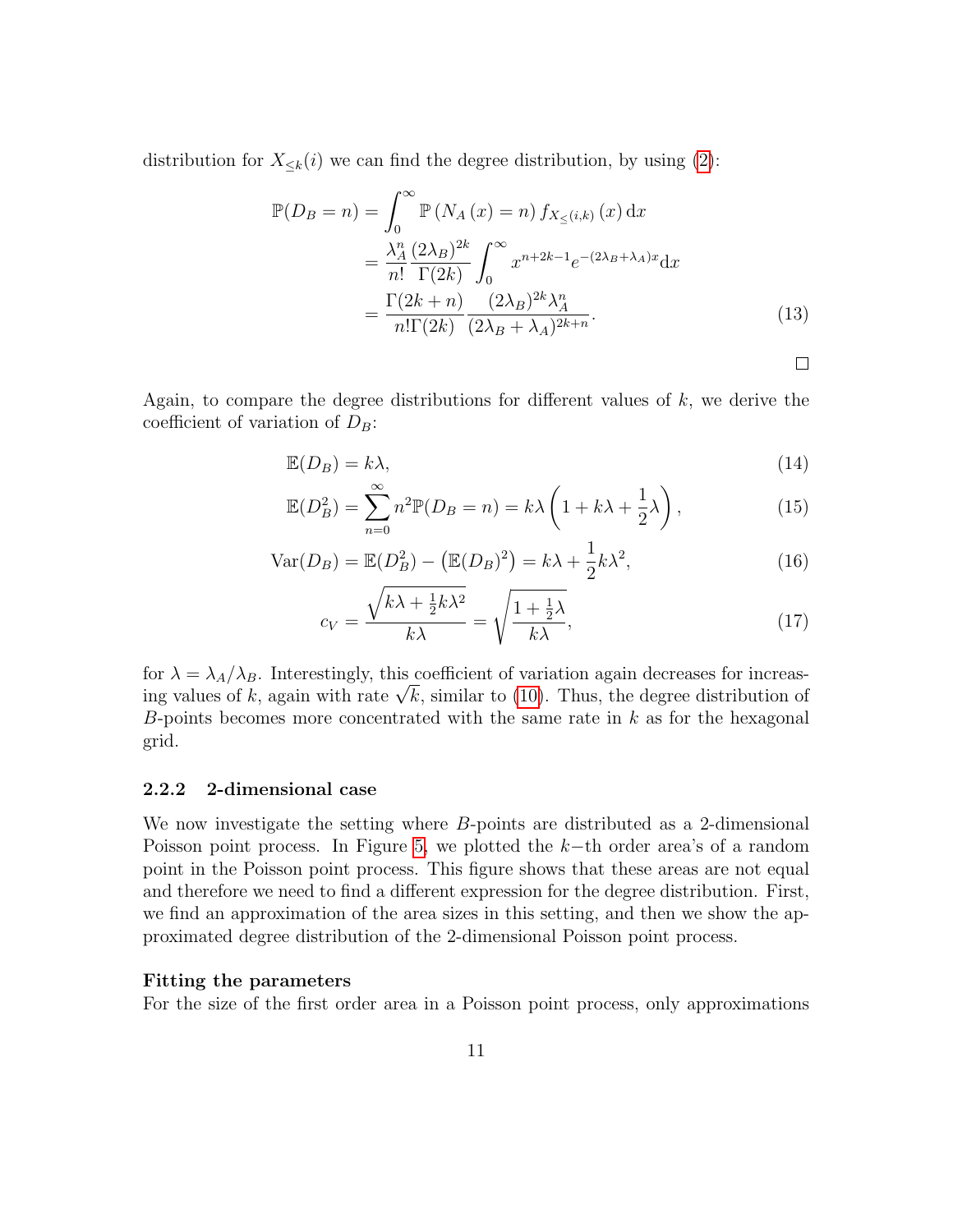<span id="page-11-0"></span>

Figure 5: Points and areas in a Poisson point process. Every color is an area in which the center point is the k-nearest point.

exist [\[11,](#page-20-8) [14,](#page-20-4) [28\]](#page-22-1). For the  $k$ −th order areas, we therefore resort to approximations. Equal to [\[14\]](#page-20-4), we use a gamma distribution and fit the parameters of this distribution with a simulation, as the authors show that a simple 2-parameter fit gamma distribution is a fair approximation:

$$
f_{X_1}(x) = \frac{3.5^{3.5}}{\Gamma(3.5)} x^{2.5} e^{-3.5x}.
$$
 (18)

We extend this parameter fit for higher order Poisson-Voronoi areas.

In order to find the degree distribution, we need to find the sum of the sizes of the first to  $k$ -th order areas, as this is the area on which a  $B$ -point is the  $k$ -th or less closest B-point, denoted by  $X_{\leq k}$ . We fit the parameters  $a_k$  and  $b_k$  in the two-parameter gamma distribution:

$$
f_{X_{\leq k}}(x) = \frac{b_k^{a_k}}{\Gamma(a_k)} x^{a_k - 1} e^{-b_k x}
$$
\n(19)

<span id="page-11-1"></span>
$$
F_{X_{\leq k}}(x) = \frac{\gamma(a_k, b_k \cdot x)}{\Gamma(a_k)},\tag{20}
$$

We assume that the expected area  $\mathbb{E}(X_{\leq k})$  is k for every k so that we can simplify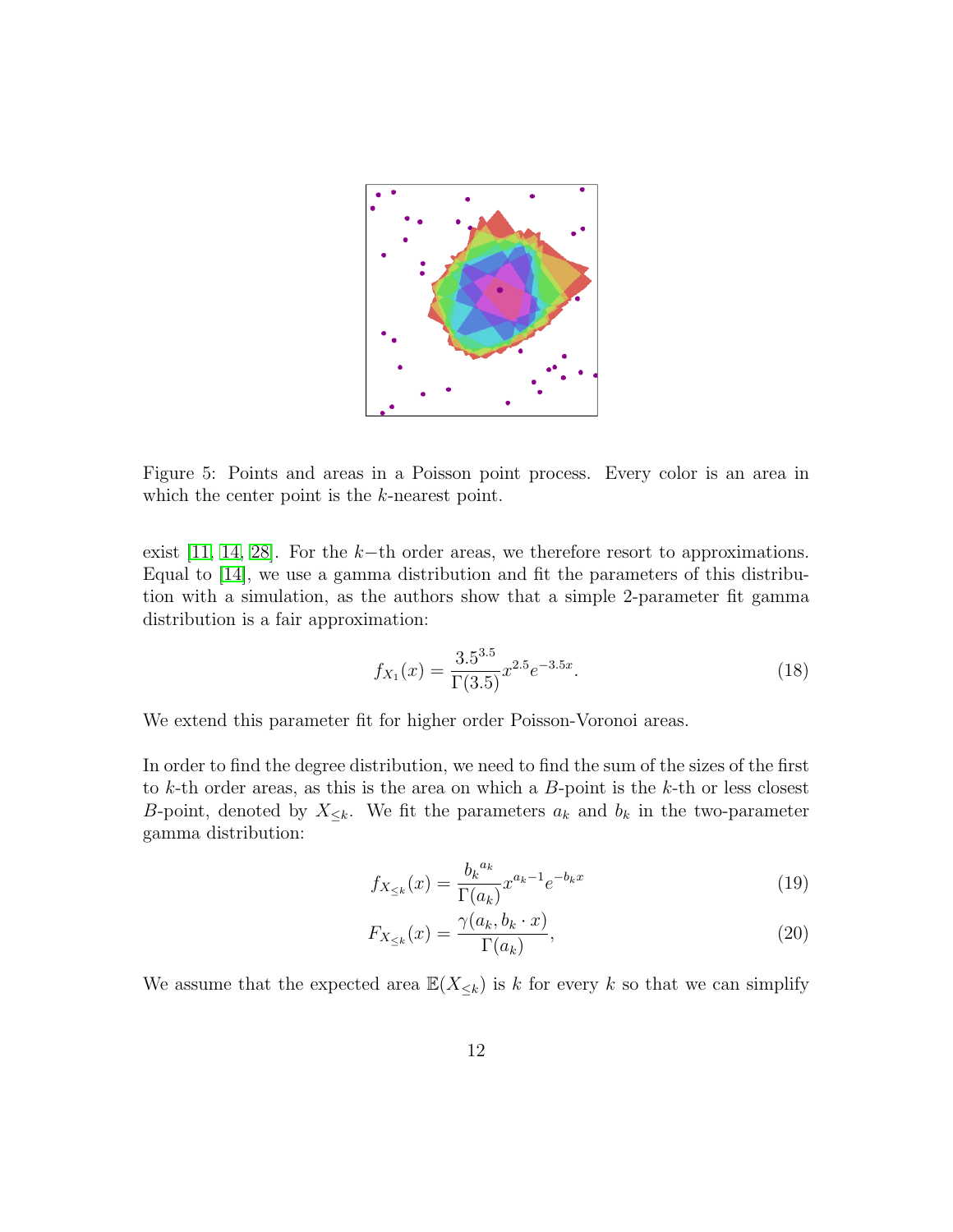<span id="page-12-0"></span>

<span id="page-12-1"></span>Figure 6: cdf of  $X_{\leq k}$ , approximated values (line) and observed values (markers).

[\(20\)](#page-11-1) with  $a_k = k \cdot b_k$ . This simplifies the fit to only one parameter:

$$
f_{X_{\leq k}}(x) = \frac{(a_k)^{a_k}}{k^{a_k} \Gamma(a_k)} x^{a_k - 1} e^{-\frac{a_k}{k}x}
$$
 (21)

$$
F_{X_{\leq k}}(x) = \frac{\gamma\left(a_k, \frac{a_k}{k} \cdot x\right)}{\Gamma(a_k)}
$$
\n<sup>(22)</sup>

We simulated *n* Poisson-distributed points on a  $\sqrt{n} \times$ √  $\overline{n}$  square and obtained the k-th order area of every point in this square by fitting R-trees [\[5\]](#page-20-9) with a precision of  $\epsilon$ .

For the parameter fit, we did  $m = 0.7$  million iterations of this algorithm with  $n = 100$  points and a precision of  $\epsilon^2 = 0.1$ , which gives a sample of 7 million points. We used the  $\chi^2$ -goodness-of-fit-test to find the best parameters  $a_k = k \cdot b_k$  for the Gamma distribution of  $X_{\leq k}$ , shown in Table [1.](#page-12-0)

Figure [6](#page-12-0) shows the goodness of fit of the area distribution. Considering we only used a single-parameter fit, the approximation gives an excellent fit for every k. With this area distribution, it is possible to find the degree distribution of  $B$  of  $(2)$ . Since we assumed that  $\mathbb{E}(X_{\le k}) = 1$  in [\(21\)](#page-12-1) while this should be equal to the total

area divided by the number of base stations,  $A_{tot}/|B| = 1/\lambda_B$ , we divide x by  $\lambda_B$  in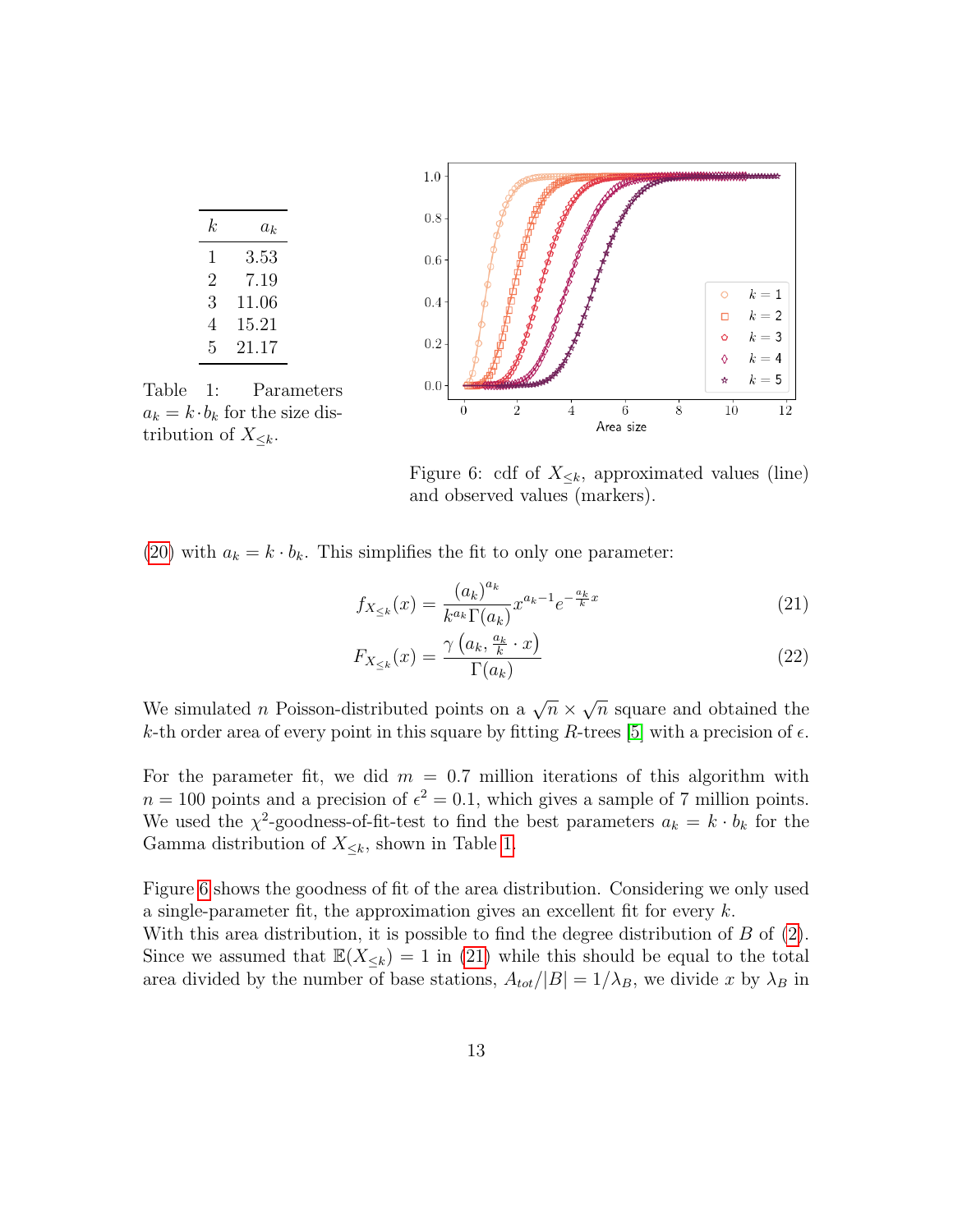[\(2\)](#page-4-2) to get the desired expected value and thus the desired distribution:

$$
\mathbb{P}(D_X = n) = \int_0^\infty \mathbb{P}\left(N_Y\left(\frac{x}{\lambda_B}\right) = n \,|\, X_{\leq k} = x\right) f_{X_{\leq k}}(x) \mathrm{d}x
$$
\n
$$
= \frac{\Gamma(n + a_k)}{\Gamma(n + 1)\Gamma(a_k)} \frac{a_k^{a_k}(k\lambda)^n}{(k\lambda + a_k)^{a_k + n}},\tag{23}
$$

where  $\lambda = \lambda_A/\lambda_B$ . We call this distribution the compound Poisson-Gamma distribution. The coefficient of variation of  $D_B$  is as follows:

<span id="page-13-1"></span>
$$
\mathbb{E}(D_B) = k\lambda,\tag{24}
$$

$$
\mathbb{E}(D_B^2) = \sum_{n=0}^{\infty} n^2 \mathbb{P}(D_B = n) = k\lambda \left(1 + k\lambda + \frac{k\lambda}{a_k}\right),\tag{25}
$$

$$
\text{Var}(D_B) = \mathbb{E}(D_B^2) - \left(\mathbb{E}(D_B)^2\right) = k\lambda + \frac{(k\lambda)^2}{a_k},\tag{26}
$$

<span id="page-13-2"></span>
$$
c_V = \frac{\sqrt{k\lambda + \frac{(k\lambda)^2}{a_k}}}{k\lambda} = \sqrt{\frac{1}{k\lambda} + \frac{1}{a_k}},\tag{27}
$$

which again decreases for larger values of  $k$  as we assume  $a_k$  also increases for larger values of k (see Table [1\)](#page-12-0). Thus, the degree distribution of  $B$  points concentrates at a higher rate in  $k$  than the 1-dimensional Poisson process and the hexagonal grid, for which the coefficient of variation decreases as  $1/\sqrt{k}$ .

# <span id="page-13-0"></span>3 Numerical results on the degree distributions

In this section, we compare our analytical results and approximations of the degree distributions of the hexagonal and Poisson grid against simulations.

### 3.1 Regular lattice

For the hexagonal grid, Theorem [2](#page-6-1) shows that the degrees are Poisson distributed with parameter  $\lambda_A k A_{tot}/N$  [\(7\)](#page-8-3), where N is the number of points and  $A_{tot}$  is the total area of the grid. In Figure [7,](#page-14-0) we plotted the simulated results together with the analytical Poisson degree distribution. This figure shows that the simulations follow this degree distribution well for all values of  $k$ .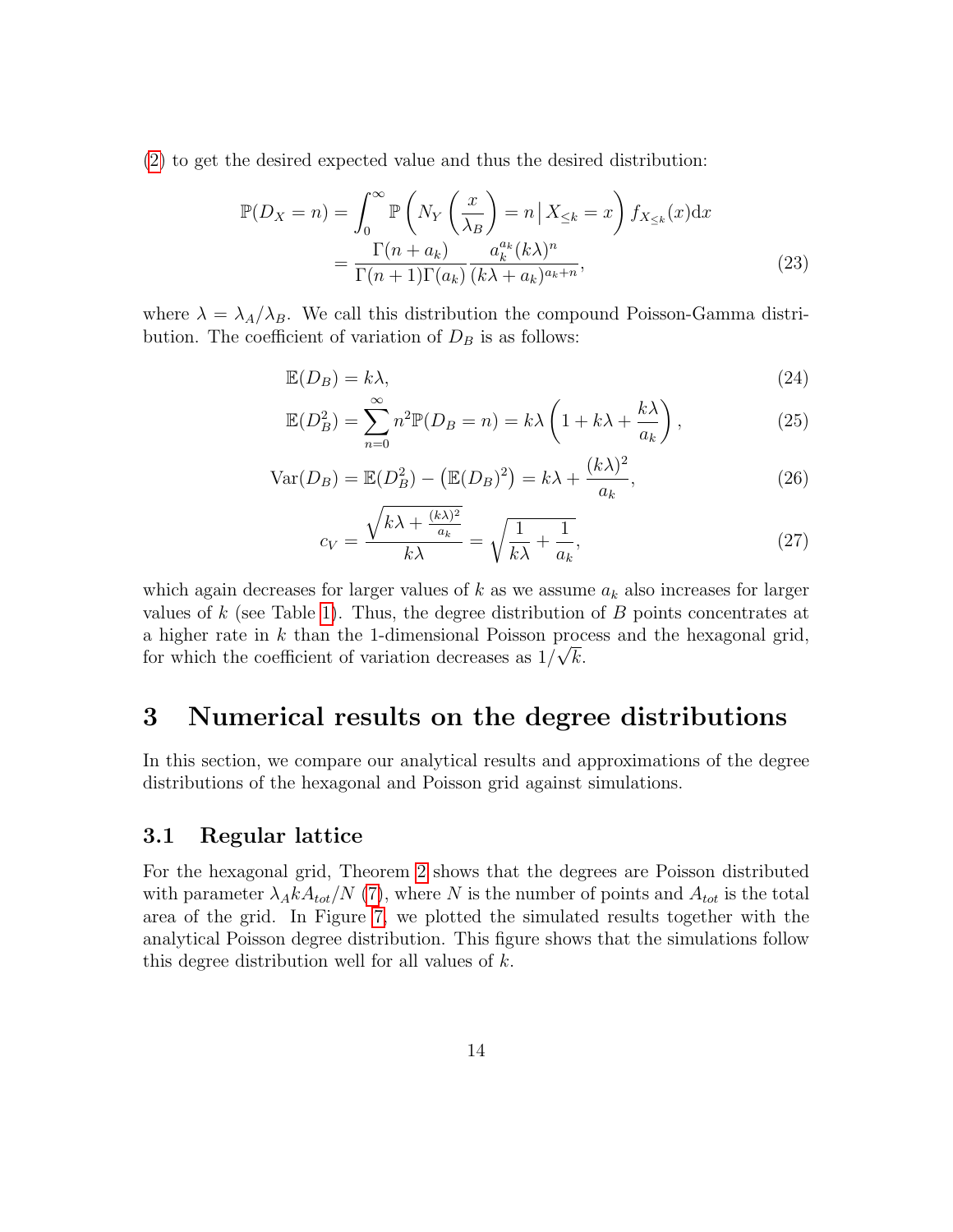<span id="page-14-0"></span>

Figure 7: Degree distribution in hexagonal grid for  $k = 1, 5$  and 50 with 22785 B–points and  $\lambda_A = 0.1$  on a 3000 m  $\times$  3000 m area.

### 3.2 Poisson point process

In Figure [8,](#page-14-1) we plotted the simulated degree distributions of the 2-dimensional Poisson process for  $k = 1, 5$  and 50 with the one-parameter fit degree distribution for  $k = 1$  and  $k = 5$  as given in [\(23\)](#page-13-1) and the analytical compound Poisson-Erlang dis-tribution given in Theorem [3.](#page-8-1) This figure shows that the one-parameter fit for  $k = 1$ and  $k = 5$  fits well. Moreover, the compound Poisson-Erlang degree distribution, which was derived for the 1-dimensional Poisson process, fits reasonably well for the 2-dimensional Poisson process, especially for larger values of k. For large values of  $k$ , the simple 1-dimensional result can also be used instead of the more extensive Gamma distribution with the fitted parameters.

<span id="page-14-1"></span>

Figure 8: Degree distribution in Poisson grid for  $k = 1, 5$  and 50 with  $\lambda_B = 0.01$  and  $\lambda_A = 0.1$ .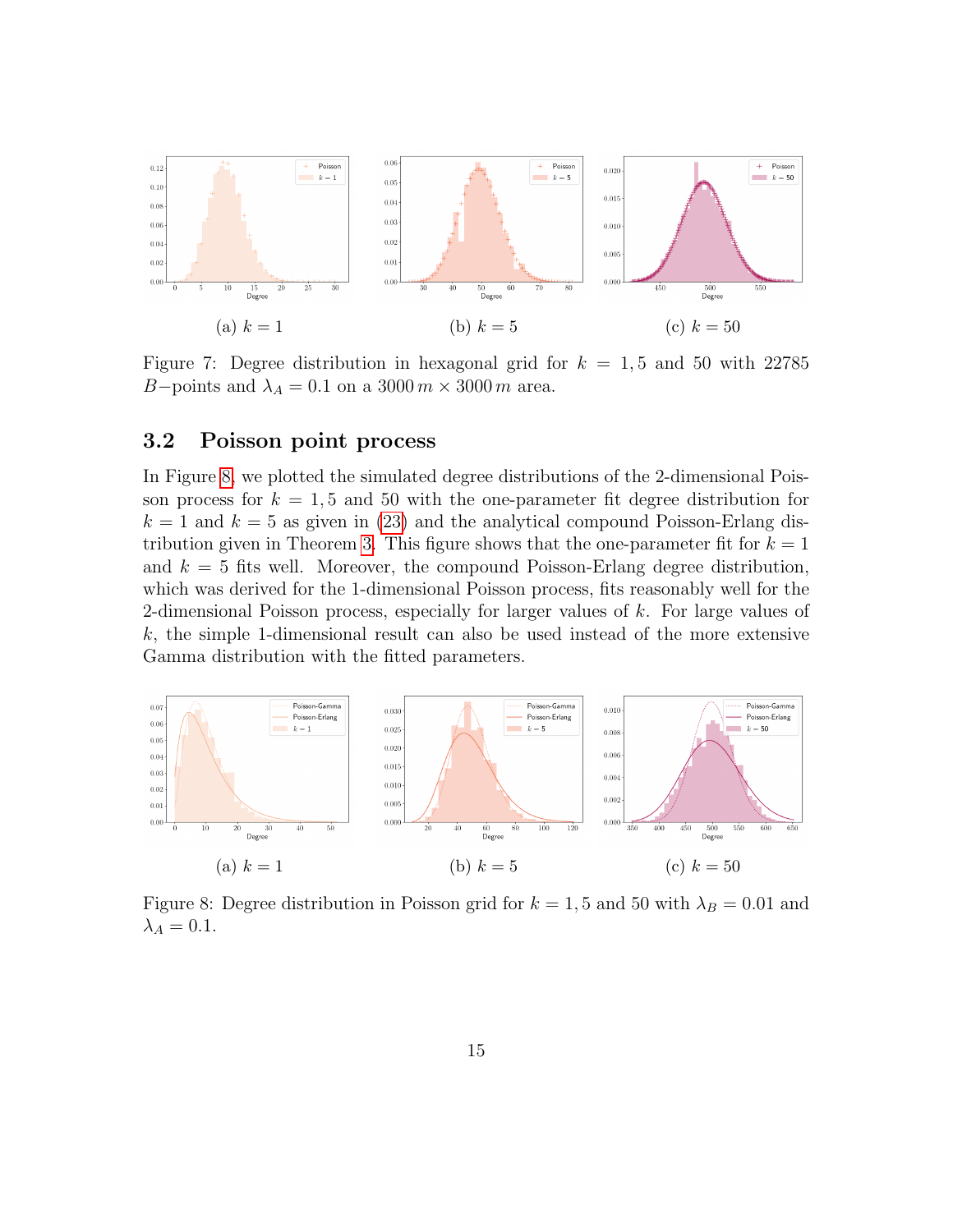### 3.3 Real data

<span id="page-15-0"></span>The final case we investigated is the area and degree distribution in a real-world network. We used base station data from OpenCelliD [\[1\]](#page-19-2) from the Netherlands and focused on the city centre of Enschede (Figure [9\)](#page-15-0). While these locations are clearly not distributed as a Poisson point process, we investigate to what extent our approximations for the degree distributions are valid under such non-Poissonian data.



Figure 9: 599 base stations in Enschede

Previous research showed that while base stations are non-Poissonian, investigating the network based on Poisson data can still work under so-called shadowing [\[7,](#page-20-10) [23\]](#page-21-10). Shadowing in the path-loss model can cause perturbations in the observed signal at the user  $[23]$ , which causes users to connect to the k base stations with the strongest signal instead of the  $k$  closest base stations. Therefore, we incorporate shadowing into this real, non-Poissonian data to investigate the quality of our degree distributions. We use log-normal shadowing [\[7\]](#page-20-10), which gives a distance after shadowing  $d^*(x, y)$  for base station  $x$  and user  $y$ :

$$
d^*(x, y) := \frac{d(x, y)}{S_X(y)},
$$
\n(28)

where  $d(x, y)$  denotes the real distance between base station x and user y and  $S_X(y)$ is a log-normal random variable with mean 1. Then, users connect to the  $k$  base stations that have the lowest value of  $d^*(x, y)$ . In this real data setting, we simulated users with a Poisson process and calculated the degree of every base station. We show results for two different values of the shadowing variance:  $\sigma = 0.1$  (weak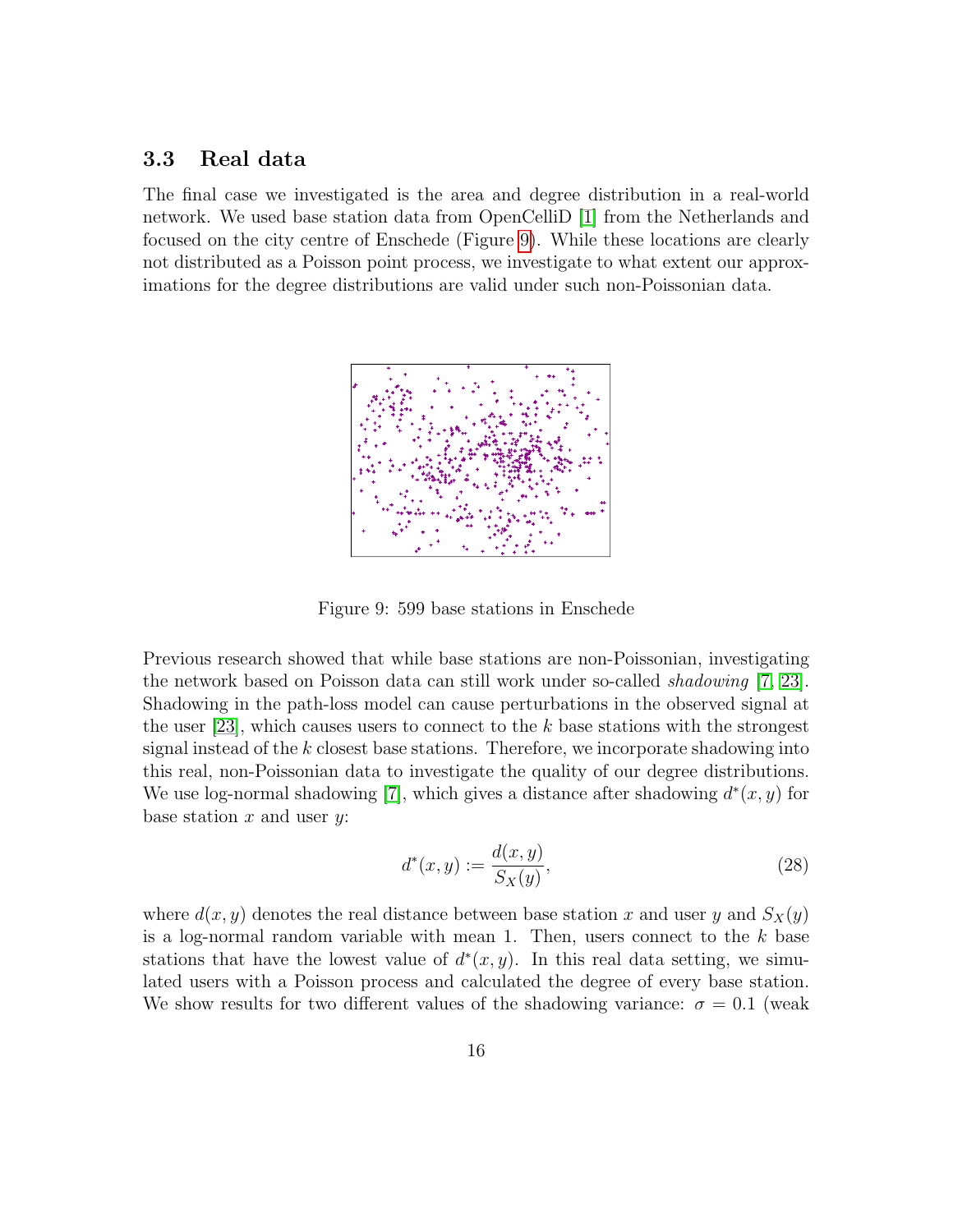shadowing) and  $\sigma = 1$  (strong shadowing) in Figures [10](#page-16-0) and [11.](#page-16-1) We plotted the simulations together with the the compound Poisson-Erlang degree distribution [\(13\)](#page-10-0) and for  $k = 1$  and  $k = 5$  the fitted compound Poisson-Gamma degree distribution given in [\(23\)](#page-13-1).

<span id="page-16-0"></span>

Figure 10: Degree distribution in Enschede grid for  $k = 1, 5$  and 50 and weak shadowing  $(\sigma = 0.1)$ .

<span id="page-16-1"></span>

Figure 11: Degree distribution in Enschede grid for  $k = 1, 5$  and 50 and strong shadowing  $(\sigma = 1)$ .

Figure [10a](#page-16-0) shows that for  $k = 1$  both the compound Poisson-Gamma and the compound Poisson-Erlang distributions seem to fit reasonably well. However, both distributions do not fit well for larger values of  $k$  (Figures [10b–10c\)](#page-16-0). We can conclude from this that assuming that base stations are distributed by a Poisson point process works well in the case users only connect to 1 base station, but quickly loses accuracy when users are connected to multiple base stations. However, when strong shadowing is taking place, as is the case in Figure [11,](#page-16-1) the compound Poisson degree distributions seem to fit better, not only for  $k = 1$ . This result implies that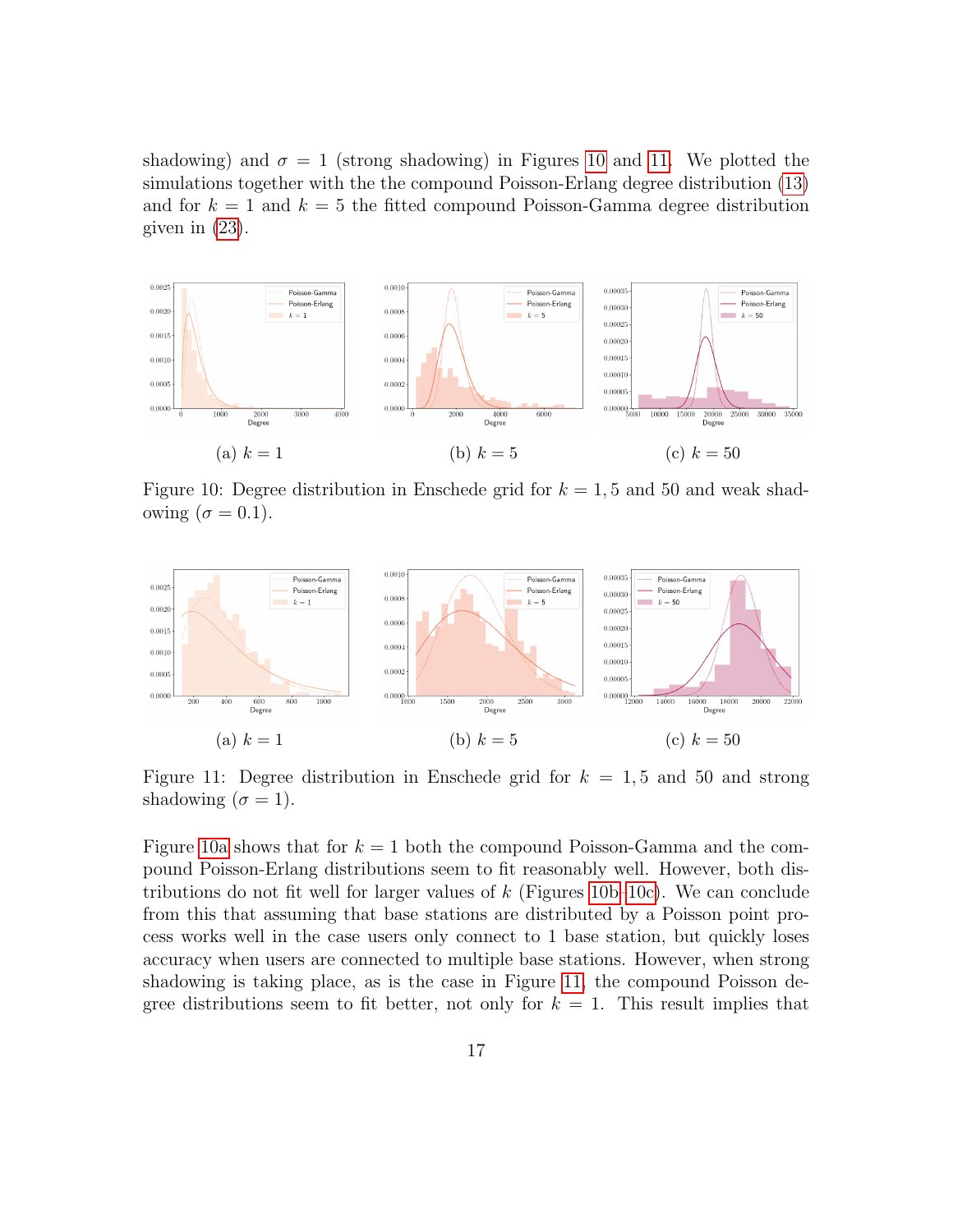<span id="page-17-0"></span>

Figure 12: Coefficient of variation for different  $k$  and different degree distributions. The markers show the simulated  $c_V$ 's derived from the simulations in Figures [7](#page-14-0)[–11,](#page-16-1) and the lines are Equations [\(10\)](#page-8-2), [\(17\)](#page-10-1) and [\(27\)](#page-13-2).

our results of the Poisson process can be accurate for a very wide range of spatial processes, when a process of randomness is present as well.

The coefficients of variation for the degree distribution of the Poisson point process, the hexagonal grid as well as the real data are shown in Figure [12](#page-17-0) for  $\lambda_B = \frac{A_{tot}}{N} \approx 0.01$ and  $\lambda_A = 0.1$ . For the compound Poisson-Gamma distribution, we plotted the values of  $c_V$  in [\(27\)](#page-13-2) with linear extrapolated  $a_k$  for  $k > 5$ , using the values of Table [1.](#page-12-0) The behaviour of the coefficient of variation for the real grid with shadowing is similar to the one of the Poisson point process, and decreases rapidly in k. The compound Poisson-Gamma distribution approximates this coefficient of variation closely, but the compound Poisson-Erlang distribution also works reasonably well as it only slightly overestimates  $c_V$ .

The behaviour of the coefficient of variation for the real grid without shadowing is different from the other three  $c_V$ 's depicted in Figure [12](#page-17-0) and cannot be approximated by one of the three degree distributions given in [\(10\)](#page-8-2), [\(17\)](#page-10-1) and [\(27\)](#page-13-2). Again, the coefficient of variation does slowly decrease, but it is still significant larger than the other three  $c_V$ 's. This implies that for non-Poissonian data, larger values of k will still result in a more concentrated degree distribution, but not as concentrated as in the Poissonian data. This observation is also shown in Figure [10,](#page-16-0) as the degree distribution for  $k = 50$  does not resemble a concentrated distribution.

In general, this plot shows that the coefficient of variation always decreases for larger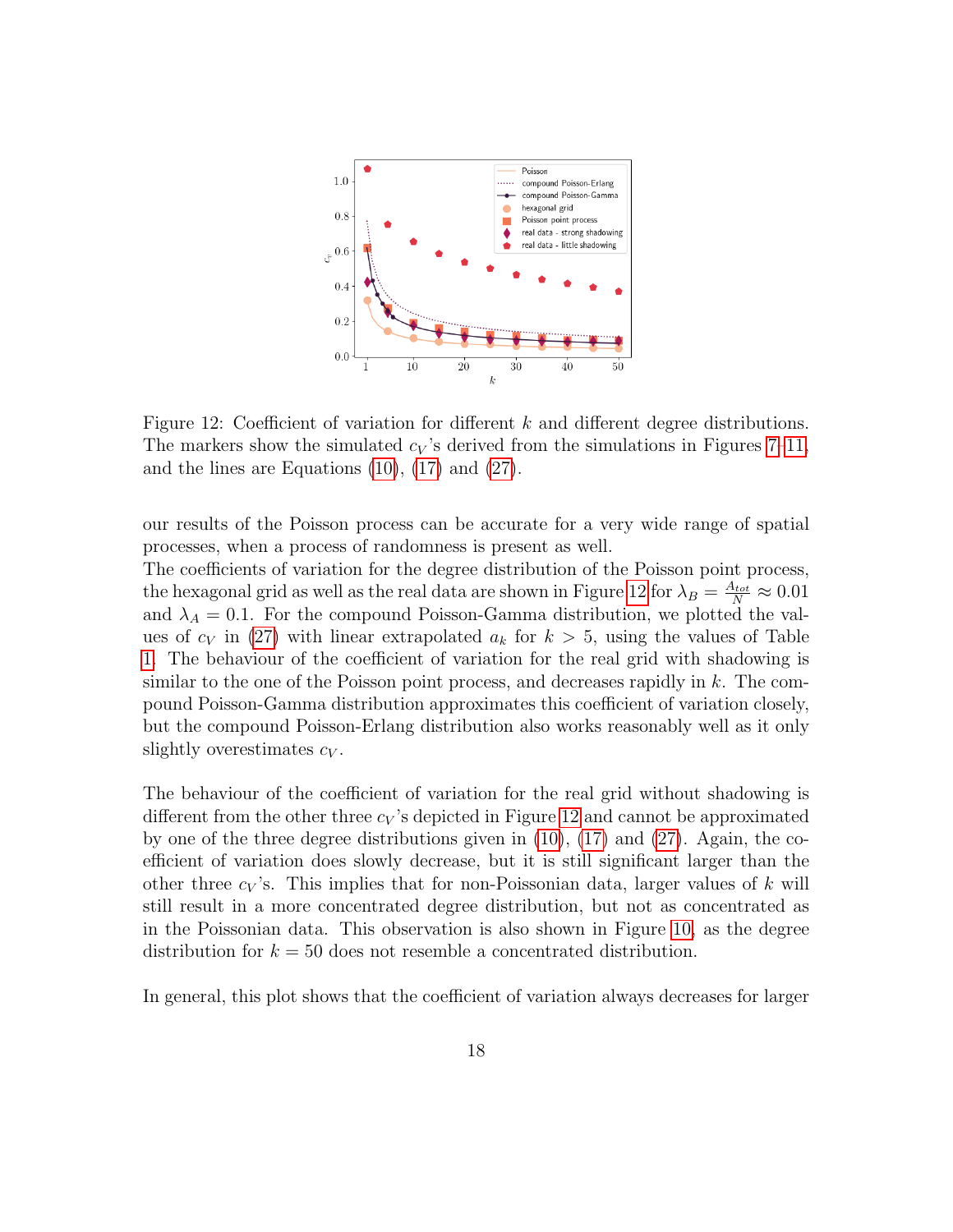values of  $k$ , which means that the load of all connections becomes more evenly balanced among all B-points. In the context of wireless networks, this can imply that all A-points, the users, will receive a more similar throughput, and the B-points, the base stations, will have similar degrees, which results in a more fair distribution of the resources over all users and base stations.

# 4 Conclusion

In this paper, we have derived degree distributions for AB random geometric graphs for different spatial distributions of B-points and Poisson-distributed A-points. In the case where B points are distributed as a hexagonal grid, we showed that the areas in which a B-point is k-closest are equal for every point  $i \in B$  and every value of k in both one and two dimensions. With this observation, we derived the degree distribution of the  $B$ -points in one and two dimensions. In the case where  $B$  points are distributed as a 1-dimensional Poisson point process, we derived the analytical size distribution of the areas in which a  $B$ -point is  $k$ -th closest, which resulted in a compound Poisson-Erlang degree distribution [\(13\)](#page-10-0) for the degrees of all B-points. We fitted a one-parameter Gamma distribution to obtain the k-th closest area distribution in the case where B-points are distributed as a 2-dimensional Poisson point process for  $k \in \{1, 2, 3, 4, 5\}$ . This results in a compound Poisson-Gamma distribution for the degree distribution of  $B$ -points. For larger  $k$ , we show that the easier compound Poisson-Erlang degree distribution works well as an approximation for the degree distribution of B-points.

Moreover, we have shown that the coefficient of variation of the degree distributions for both the hexagonal grid model and the Poisson point process rapidly decrease for larger values of k. Therefore the degrees become more centered around the mean as k increases. This can have important implications for applications of AB random graphs. For example, for multi-connected cellular networks, this means that for large  $k$ , the load in the network becomes more evenly distributed (*fairness*). Investigating the extent to which fairness increases with increasing  $k$  is therefore an interesting topic for further research.

In a case study with real data of base station locations, we have shown that with strong shadowing, which introduces a source of randomness in the observed distance (Figure [11\)](#page-16-1), our derived degree distributions for the 1-dimensional and the 2-dimensional Poisson point process approximate the real degree distribution well, even though these data are not distributed according to a Poisson point process.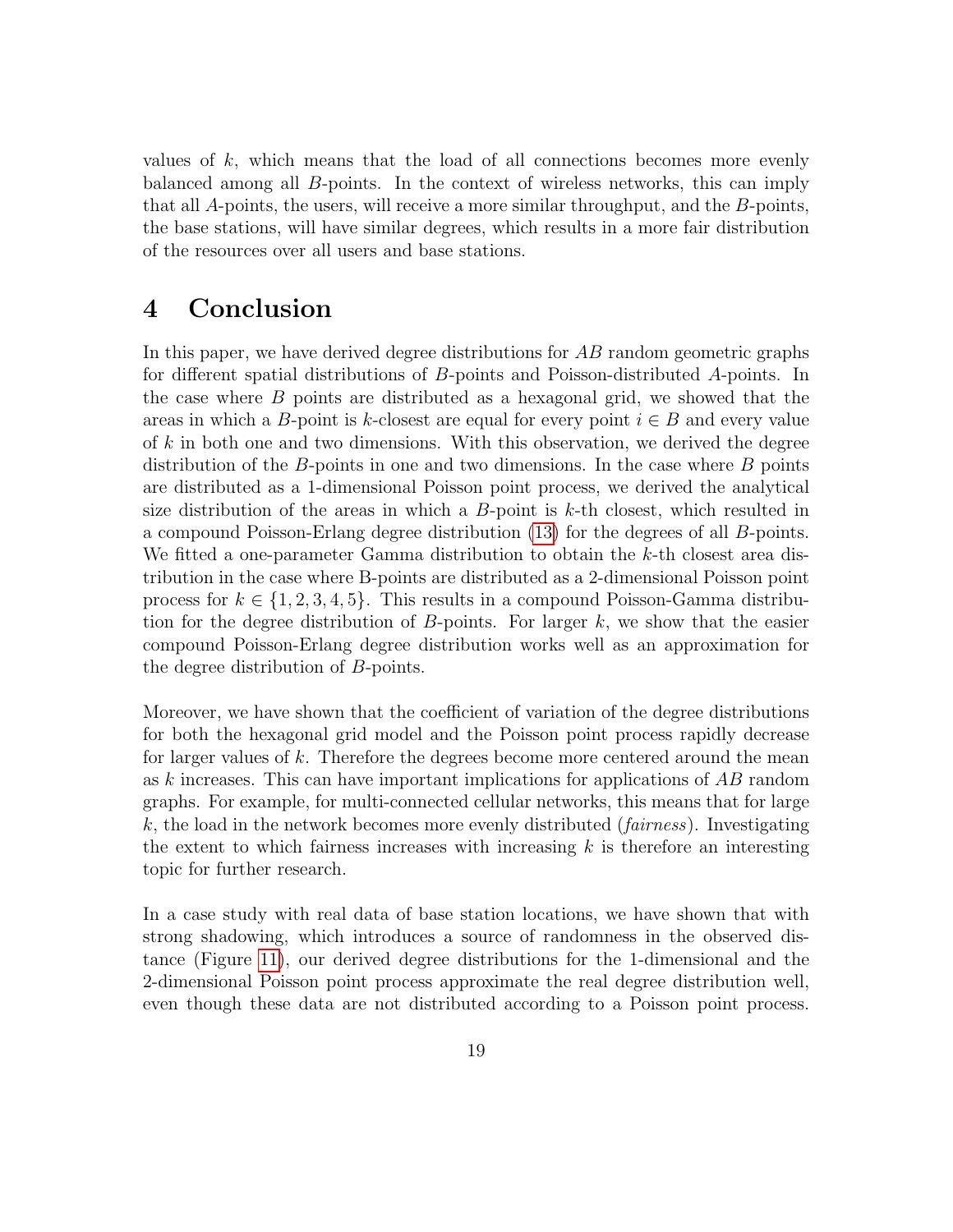This is in line with [\[7,](#page-20-10) [15\]](#page-21-11), in which the authors found that wireless networks appear to be Poisson under strong shadowing. Moreover, it can also be seen that for almost no shadowing (Figure [10\)](#page-16-0), the degree distribution in the data behaves significantly different from the Poisson case, especially for larger values of k. A reason for this could be that real base stations are not independently distributed among the grid, which is a key property of the Poisson point process. This mismatch becomes more visible for larger degrees of multi-connectivity, as in this case more base stations and thus more dependencies need to be taken into account. This means that especially when one wants to investigate multi-connectivity in a network with little to no shadowing, it is important to investigate whether the Poisson point process is a suitable model for distributing the B-points. Even if it seems to fit well for  $k = 1$ , the fit for larger values of k may be significantly worse, comparing Figures  $10b-10c$  with Figures [8b–8c.](#page-14-1)

In this research, we have assumed that A-points are always distributed as a Poisson point process. However, the locations of the A-points can also depend on the locations of the B-points in many application areas. For example, A points may follow a heterogeneous distribution instead of a homogeneous Poisson distribution, that depends on dense parts and less dense parts of B-points in the spatial process. Deriving degree distributions and results on load balancing for those types of AB-random graphs is an interesting topic of further research.

Acknowledgements The authors would like to thank Nelly Litvak and Suzan Bayhan for useful discussions on the manuscript.

# References

- <span id="page-19-2"></span>[1] Opencellid: Open database of cell towers & geolocation. [https://www.](https://www.opencellid.org) [opencellid.org](https://www.opencellid.org).
- <span id="page-19-1"></span>[2] F. AURENHAMMER AND O. SCHWARZKOPF, A simple on-line randomized incremental algorithm for computing higher order Voronoi diagrams, International Journal of Computational Geometry & Applications, 2 (1992), pp. 363–381.
- <span id="page-19-0"></span>[3] G. J. Babu and E. D. Feigelson, Spatial point processes in astronomy, Journal of Statistical Planning and Inference, 50 (1996), pp. 311–326.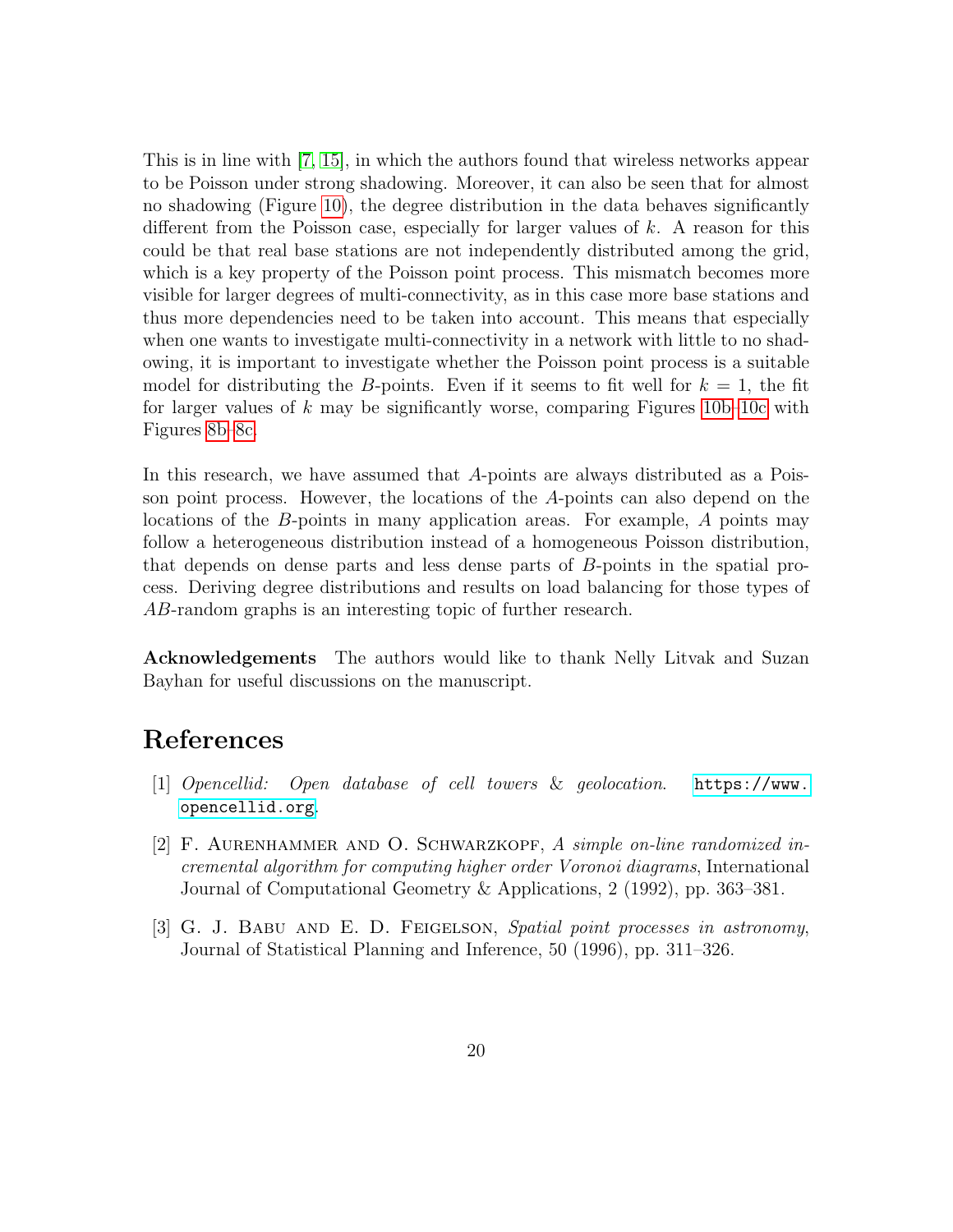- <span id="page-20-1"></span>[4] P. BALISTER, B. BOLLOBÁS, A. SARKAR, AND M. WALTERS, Connectivity of random k-nearest-neighbour graphs, Advances in Applied Probability, 37 (2005), pp. 1–24.
- <span id="page-20-9"></span>[5] N. Beckmann, H.-P. Kriegel, R. Schneider, and B. Seeger, The R\* tree: An efficient and robust access method for points and rectangles, in Proceedings of the ACM SIGMOD international conference on Management of data, 1990, pp. 322–331.
- <span id="page-20-2"></span>[6] C. P. Birch, S. P. Oom, and J. A. Beecham, Rectangular and hexagonal grids used for observation, experiment and simulation in ecology, Ecological modelling, 206 (2007), pp. 347–359.
- <span id="page-20-10"></span>[7] B. BLASZCZYSZYN AND M. K. KARRAY, Quality of service in wireless cellular networks subject to log-normal shadowing, IEEE Transactions on Communications, 61 (2012), pp. 781–791.
- <span id="page-20-7"></span>[8] C. Bohler, P. Cheilaris, R. Klein, C.-H. Liu, E. Papadopoulou, and M. ZAVERSHYNSKYI, On the complexity of higher order abstract Voronoi diagrams, Computational Geometry, 48 (2015), pp. 539–551.
- <span id="page-20-6"></span>[9] J. D. BOISSONNAT, O. DEVILLERS, AND M. TEILLAUD, A semidynamic construction of higher-order Voronoi diagrams and its randomized analysis, Algorithmica, 9 (1993), pp. 329–356.
- <span id="page-20-3"></span>[10] D. G. Brown, R. Riolo, D. T. Robinson, M. North, and W. Rand, Spatial process and data models: Toward integration of agent-based models and gis, Journal of Geographical Systems, 7 (2005), pp. 25–47.
- <span id="page-20-8"></span>[11] S. DICENZO AND G. WERTHEIM, Monte Carlo calculation of the size distribution of supported clusters, Physical Review B, 39 (1989), pp. 6792–6796.
- <span id="page-20-5"></span>[12] H. EDELSBRUNNER AND R. SEIDEL, *Voronoi diagrams and arrangements*, Discrete & Computational Geometry, 1 (1986), pp. 25–44.
- <span id="page-20-0"></span>[13] H. ELSAWY, E. HOSSAIN, AND M. HAENGGI, Stochastic geometry for modeling, analysis, and design of multi-tier and cognitive cellular wireless networks: A survey, IEEE Communications Surveys & Tutorials, 15 (2013), pp. 996–1019.
- <span id="page-20-4"></span>[14] J.-S. FERENC AND Z. NÉDA, On the size distribution of Poisson Voronoi cells, Physica A: Statistical Mechanics and its Applications, 385 (2007), pp. 518–526.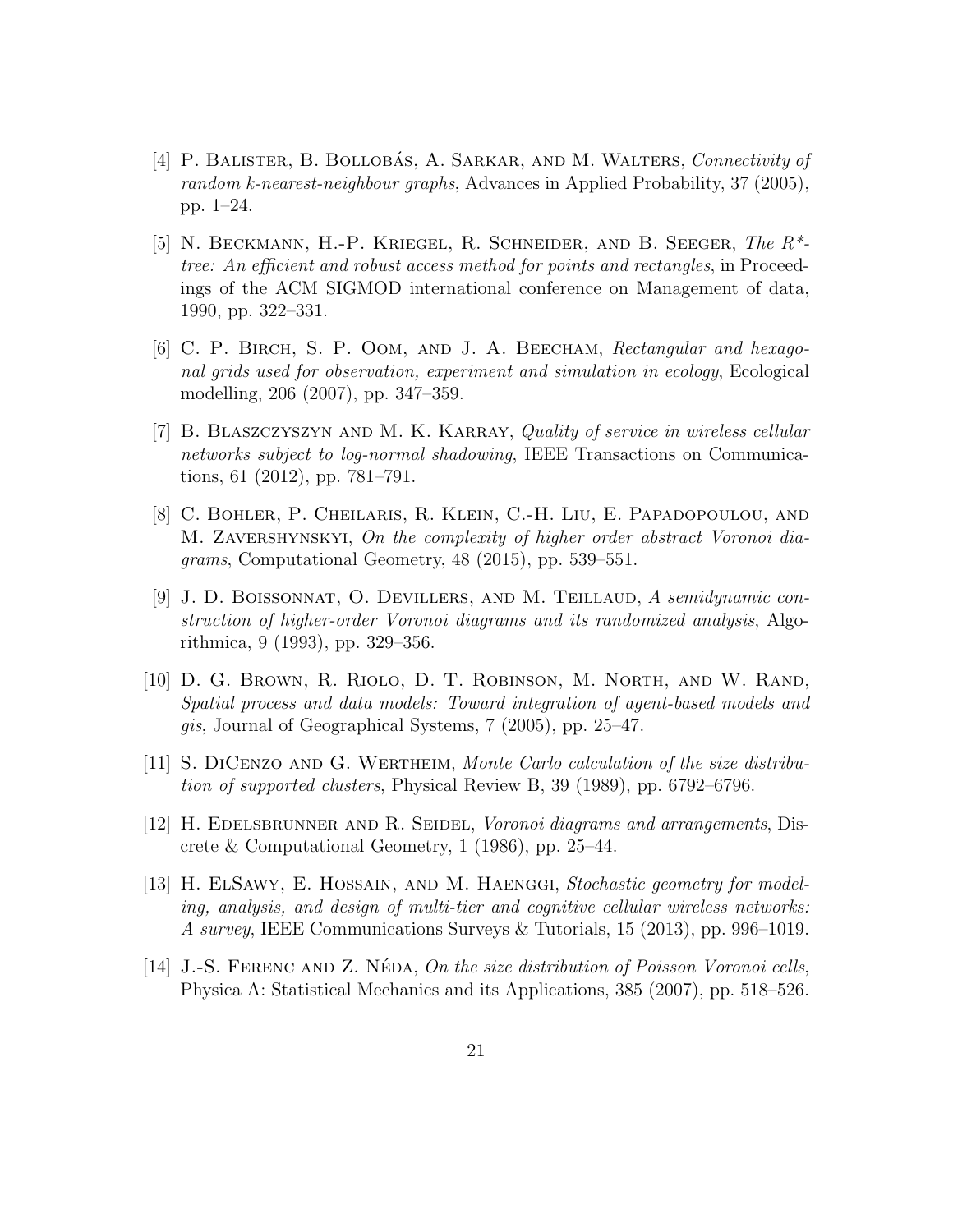- <span id="page-21-11"></span>[15] H. P. KEELER, N. ROSS, A. XIA, ET AL., When do wireless network signals appear Poisson?, Bernoulli, 24 (2018), pp. 1973–1994.
- <span id="page-21-7"></span>[16] C.-H. Lee, C.-Y. Shih, and Y.-S. Chen, Stochastic geometry based models for modeling cellular networks in urban areas, Wireless Networks, 19 (2013), pp. 1063–1072.
- <span id="page-21-4"></span>[17] S. Magnussen, N. Picard, and C. Kleinn, A Gamma-Poisson distribution of point to k nearest event distance, Forest Science, 54 (2008), pp. 429–441.
- <span id="page-21-8"></span>[18] J. E. MARTÍNEZ-LEGAZ, V. ROSHCHINA, AND M. TODOROV, On the structure of higher order voronoi cells, Journal of Optimization Theory and Applications, 183 (2019), pp. 24–49.
- <span id="page-21-6"></span>[19] R. Nasri and A. Jaziri, Tractable approach for hexagonal cellular network model and its comparison to poisson point process, in IEEE Global Communications Conference (GLOBECOM), IEEE, 2015, pp. 1–6.
- <span id="page-21-0"></span>[20] H. G. OTHMER, S. R. DUNBAR, AND W. ALT, Models of dispersal in biological systems, Journal of Mathematical Biology, 26 (1988), pp. 263–298.
- <span id="page-21-2"></span>[21] M. D. Penrose, On k-connectivity for a geometric random graph, Random Structures and Algorithms, 15 (1999), pp. 145–164.
- <span id="page-21-9"></span>[22] M. D. Penrose, Continuum AB percolation and AB random geometric graphs, Journal of Applied Probability, 51 (2014), pp. 333–344.
- <span id="page-21-10"></span>[23] Z. Ren, G. Wang, Q. Chen, and H. Li, Modelling and simulation of Rayleigh fading, path loss, and shadowing fading for wireless mobile networks, Simulation Modelling Practice and Theory, 19 (2011), pp. 626–637.
- <span id="page-21-1"></span>[24] I. W. RENNER AND D. I. WARTON, Equivalence of MAXENT and Poisson point process models for species distribution modeling in ecology, Biometrics, 69 (2013), pp. 274–281.
- <span id="page-21-3"></span>[25] C. Sitawarin, E. M. Kornaropoulos, D. Song, and D. Wagner, Adversarial examples for k-nearest neighbor classifiers based on higher-order voronoi diagrams, arXiv preprint arXiv:2011.09719, (2020).
- <span id="page-21-5"></span>[26] D. Stoyan and A. Penttinen, Recent applications of point process methods in forestry statistics, Statistical science, (2000), pp. 61–78.